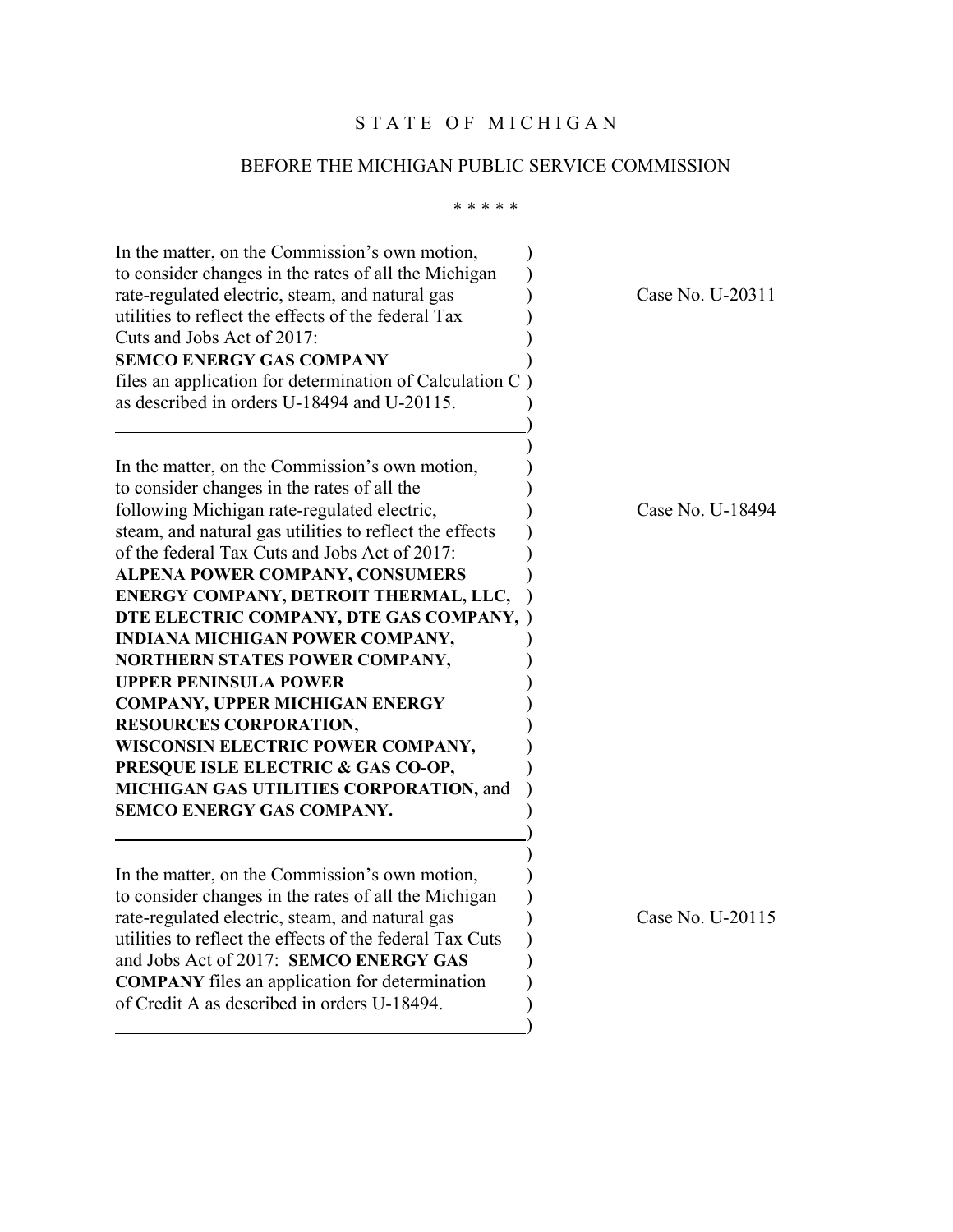At the May 2, 2019 meeting of the Michigan Public Service Commission in Lansing, Michigan.

> PRESENT: Hon. Sally A. Talberg, Chairman Hon. Norman J. Saari, Commissioner Hon. Daniel C. Scripps, Commissioner

#### **ORDER APPROVING SETTLEMENT AGREEMENT**

 On February 22, 2018, the Commission issued an order in Case No. U-18494 (February 22 order), adopting a three-step approach to address the impacts of the federal corporate tax reduction arising from the Tax Cuts and Jobs Act of 2017 (TCJA). The first step, the Credit A proceeding, is the rate credit based on the taxes going-forward. The February 22 order directed certain utilities, including SEMCO Energy Gas Company (SEMCO), to file a Credit A application no later than March 30, 2018. The second step, the Credit B proceeding, is the rate credit addressing the impacts of the TCJA from January 1, 2018, to the date of the order in the utility's Credit A case. The Credit B application was to be filed by a utility within 60 days of the order establishing its Credit A. The third step, the Calculation C proceeding, captures the remaining impacts of the TCJA.

 On May 30, 2018, the Commission issued an order approving a settlement agreement in SEMCO's Credit A proceeding (Case No. U-20115), and on September 28, 2018, the Commission issued an order approving a settlement agreement in SEMCO's Credit B proceeding (Case No. U-20182).

 On October 1, 2018, SEMCO filed its application, with supporting testimony and exhibits, addressing Calculation C in Case No. U-20311. A prehearing conference was held on November 9, 2018, before Administrative Law Judge Sharon L. Feldman (ALJ). At the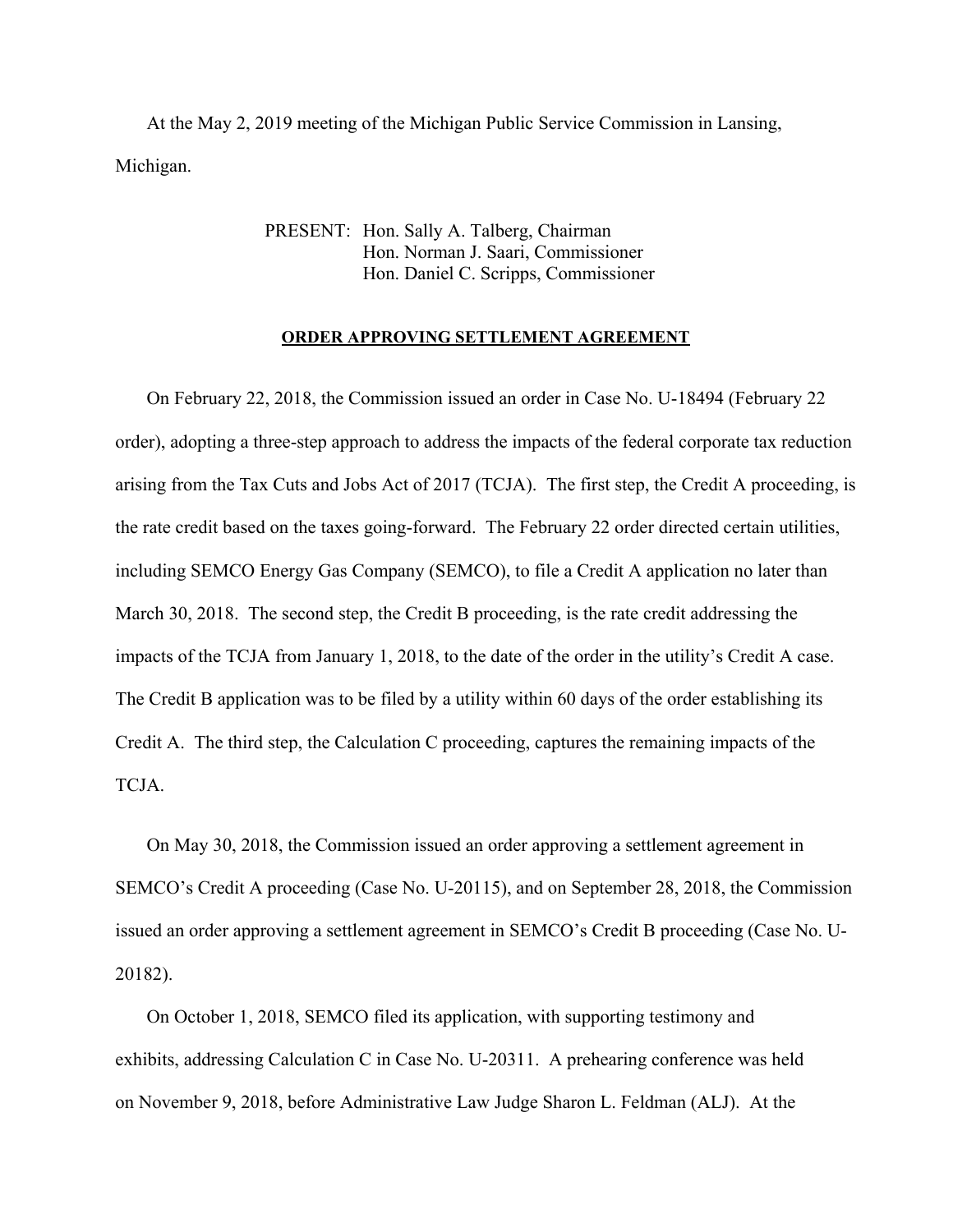prehearing conference, the ALJ granted intervenor status to the Michigan Department of the Attorney General and the Association of Businesses Advocating Tariff Equity. The Commission Staff also participated in the proceeding. Subsequently, the parties submitted a settlement agreement resolving all issues in the case.

 The Commission has reviewed the settlement agreement and finds that the public interest is adequately represented by the parties who entered into the settlement agreement. The Commission further finds that the settlement agreement is in the public interest, represents a fair and reasonable resolution of the proceeding, and should be approved.

#### THEREFORE, IT IS ORDERED that:

A. The settlement agreement, attached as Exhibit A, is approved.

 B. Beginning with the new rates in SEMCO Energy Gas Company's next general rate case, SEMCO Energy Gas Company shall include an offset to rates for excess accumulated deferred income taxes related to the Tax Cuts and Jobs Act of 2017 based on the following criteria: (1) the protected excess accumulated deferred income taxes of \$47,425,365 will be amortized over a 32.57 year period; (2) non-protected excess accumulated deferred income taxes of \$4,524,513 will be amortized over a 10-year period; and (3) the combined protected and non-protected 2018 and 2019 deferred liability of \$3,817,116 will be amortized over a 5-year period. The amortization schedules are illustrated in Attachment A to the settlement agreement.

 C. SEMCO Energy Gas Company shall file its next general rate case with a 2020 projected test year. In this projected test year, SEMCO Energy Gas Company shall include the Year 3 amount of \$1,908,558 plus one-fifth of the \$3,817,116 as a reduction of income taxes in calculating the revenue deficiency.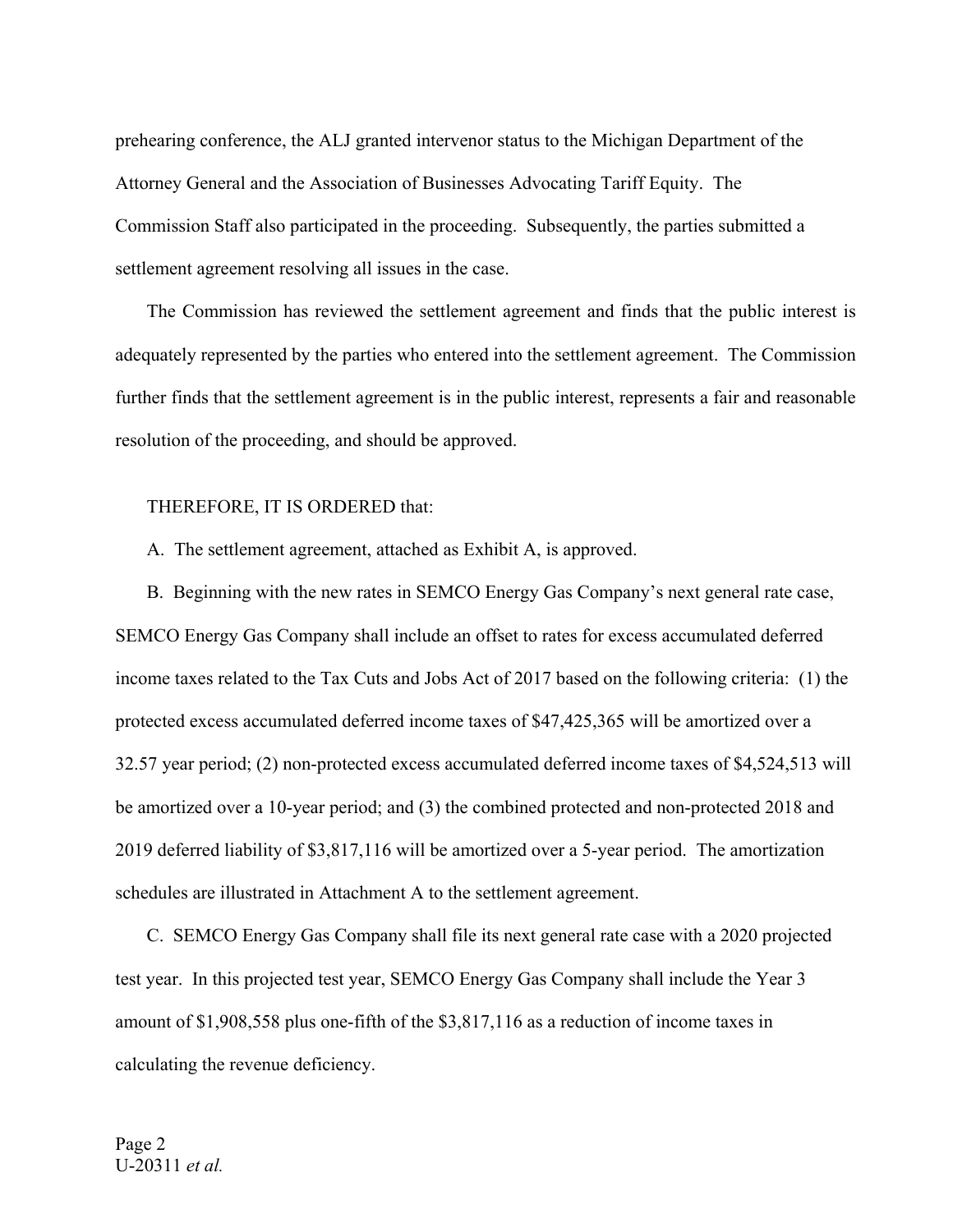D. SEMCO Energy Gas Company shall file its next general rate case with the amounts included in Attachment A to the settlement agreement, listed separately in both the revenue requirement calculation and class cost of service study utilizing a rate base allocation factor.

 E. SEMCO Energy Gas Company shall record any differences between the actual amount of excess accumulated deferred income taxes in a given year and the estimated amount included in rates as a regulatory liability or asset, which will be reflected in customer rates over a period approved by the Commission in a subsequent general rate case.

 F. SEMCO Energy Gas Company shall file an annual letter in Case No. U-20311 by March 31st of each year until the excess deferred taxes are completely refunded to ratepayers. Each letter will include the following: (1) the beginning refundable balance; (2) the yearly amount included in rates; (3) the over/under regulatory asset/liability the company has recorded, which shall be calculated as the differences between the actual amount of excess deferred taxes in a given year and the estimated amount included in rates; and (4) the ending refundable balance. This information shall be provided separately for protected and unprotected excess accumulated deferred income taxes.

 G. SEMCO Energy Gas Company shall include any un-amortized excess deferred taxes in the deferred income tax balance in the capital structure for the calculation of the cost of capital.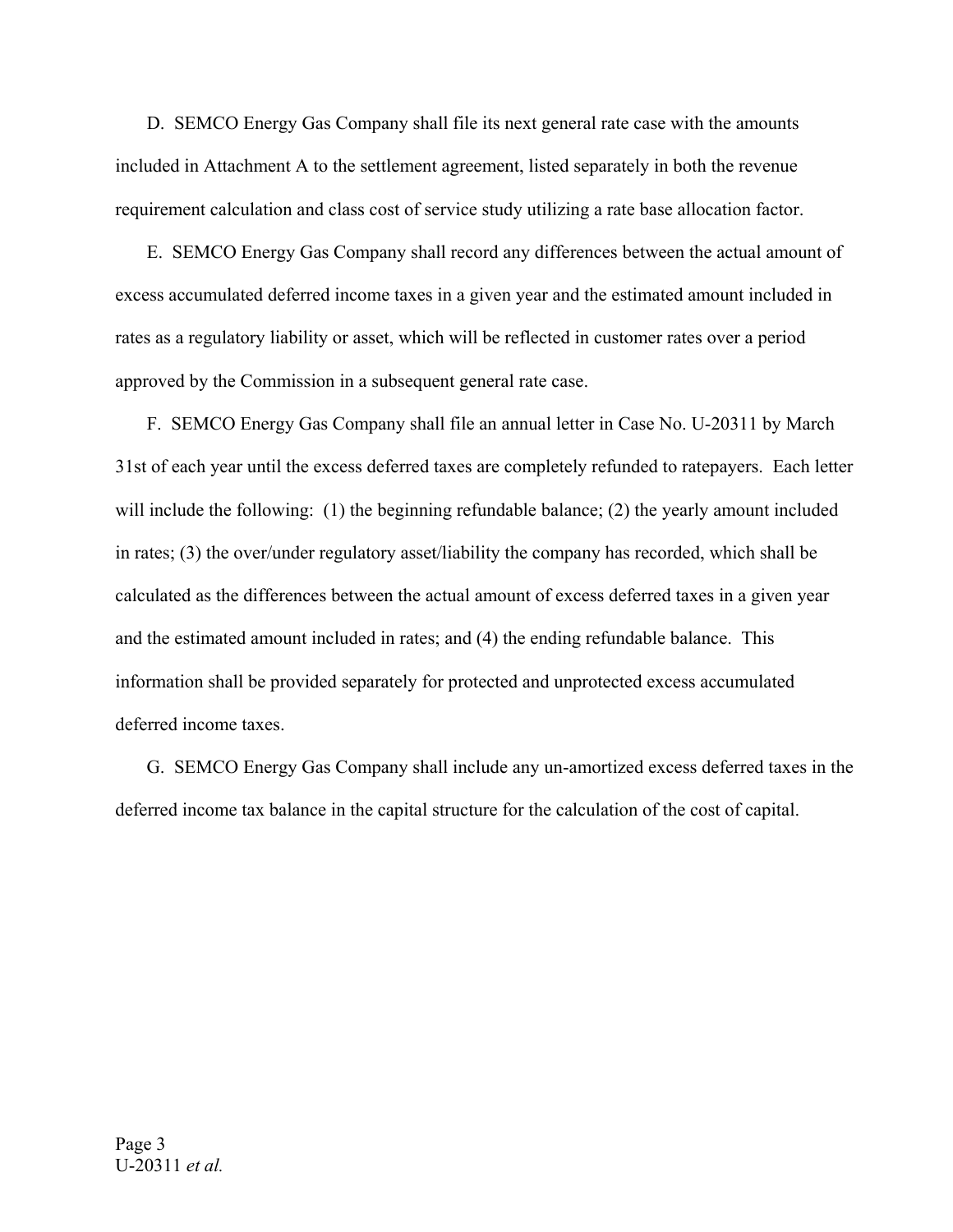The Commission reserves jurisdiction and may issue further orders as necessary.

 Any party desiring to appeal this order must do so in the appropriate court within 30 days after issuance and notice of this order, pursuant to MCL 462.26. To comply with the Michigan Rules of Court's requirement to notify the Commission of an appeal, appellants shall send required notices to both the Commission's Executive Secretary and to the Commission's Legal Counsel. Electronic notifications should be sent to the Executive Secretary at mpscedockets@michigan.gov and to the Michigan Department of the Attorney General - Public Service Division at pungp1@michigan.gov. In lieu of electronic submissions, paper copies of such notifications may be sent to the Executive Secretary and the Attorney General - Public Service Division at 7109 W. Saginaw Hwy., Lansing, MI 48917.

MICHIGAN PUBLIC SERVICE COMMISSION

 $SayA Tay$ 

Sally A. Talberg, Chairman

*(Vormm*) Sam  $\mathcal{L}$ 

Norman J. Saari, Commissioner

DOLAETSM  $\mathcal{L}_\text{max}$  and  $\mathcal{L}_\text{max}$  and  $\mathcal{L}_\text{max}$  and  $\mathcal{L}_\text{max}$  and  $\mathcal{L}_\text{max}$ 

Daniel C. Scripps, Commissioner

By its action of May 2, 2019.

 $7 - 9 -$ 

Kavita Kale, Executive Secretary

Page 4 U-20311 *et al.*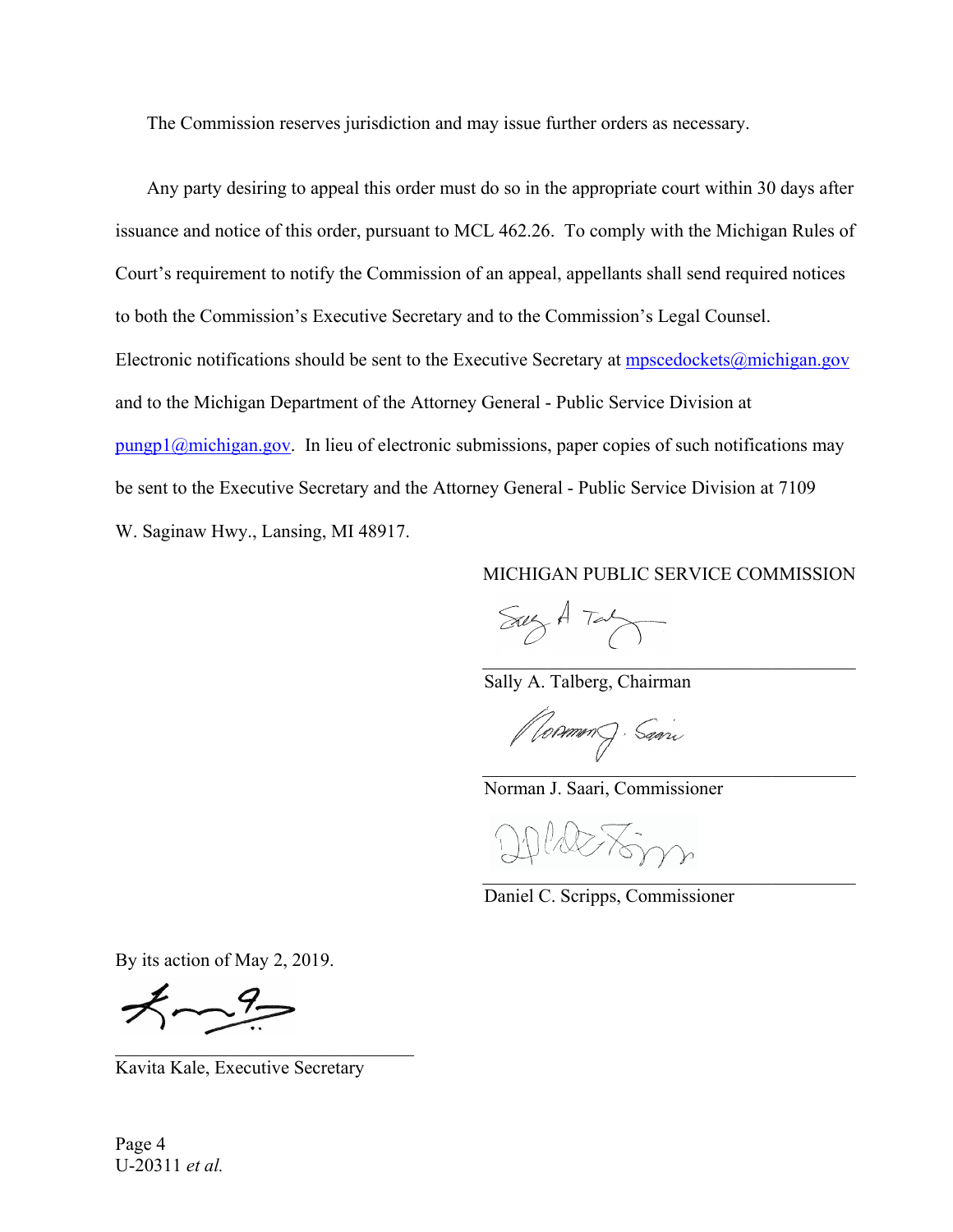#### **STATE OF MICHIGAN**

#### **BEFORE THE MICHIGAN PUBLIC SERVICE COMMISSION**

**\*\*\*\*\*** 

In the matter on the Commission's own motion, to consider changes in the rates of all the Michigan ) rate-regulated electric, steam and natural gas  $( )$ utilities to reflect the effects of the federal Tax (a) Case No. U-20311 Cuts and Jobs Act of 2017: **SEMCO ENERGY GAS COMPANY** ) files an application for determination of Calculation C ) as described in orders U-18494 and U-20115.

#### **SETTLEMENT AGREEMENT**

As provided in § 78 of the Administrative Procedures Act of 1969 ("APA"), as amended, MCL 24.278 and Rule 431 of the Michigan Administrative Hearing System's Administrative Hearing Rules, 2015 AC, R 792.10431, SEMCO Energy Gas Company ("SEMCO Gas" or the "Company"), the Michigan Public Service Commission ("MPSC" or the "Commission") Staff ("Staff"), Attorney General Dana Nessel ("AG"), and the Association of Businesses Advocating Tariff Equity ("ABATE"), hereby agree as follows:

1. On February 22, 2018, by order issued in Case No. U-18494, wherein among other things, the Commission directed SEMCO Gas to file an application and supporting direct case no later than October 1, 2018, to address "Calculation C" intended to identify all remaining impacts of the federal corporate tax reduction arising from the Tax Cuts and Jobs Act of 2017 ("TCJA") on the Company's general base rates.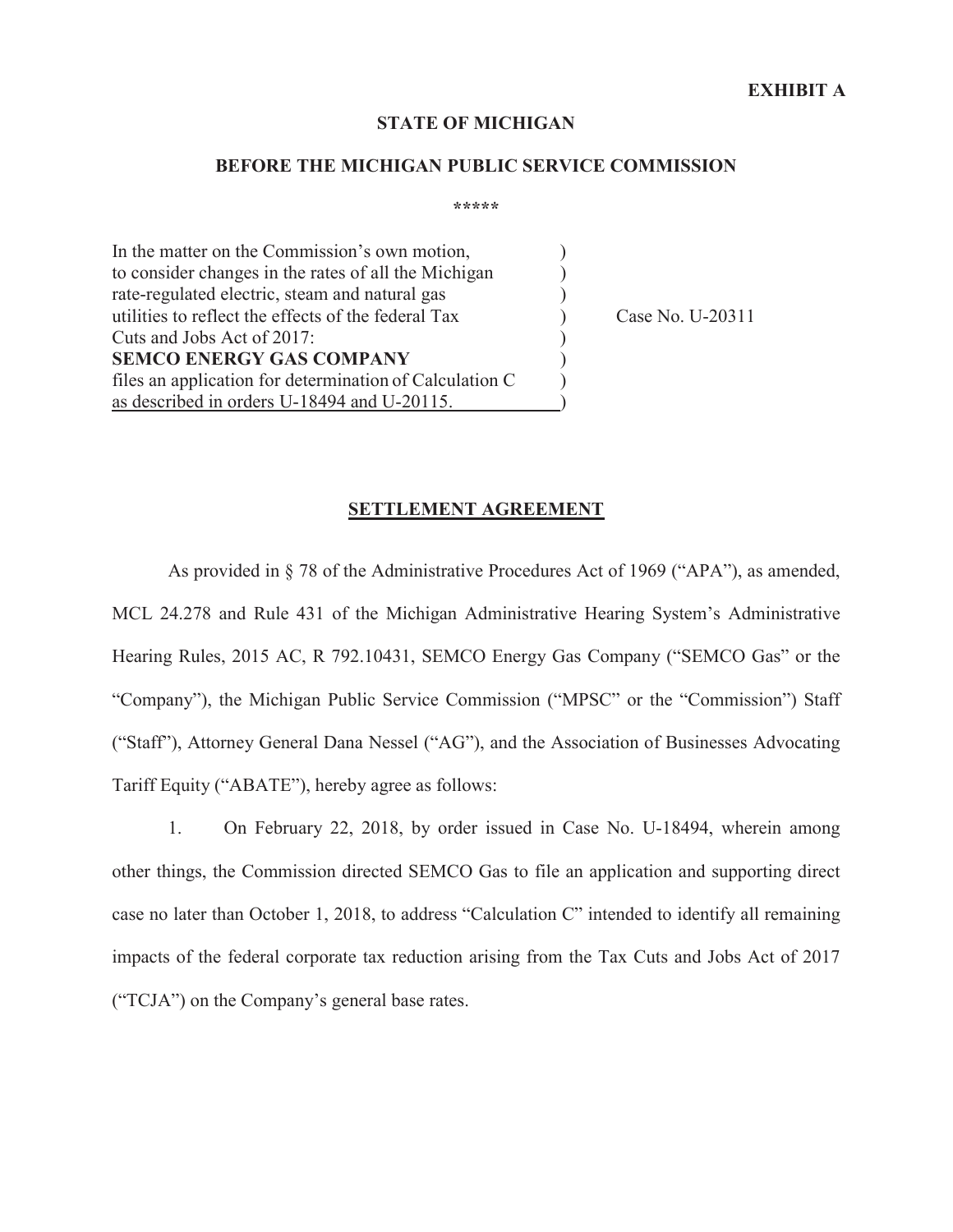2. On May 30, 2018, the Commission issued its Order Approving Settlement Agreement in SEMCO Gas's Credit A case, U-20115, again directing SEMCO Gas to file its Calculation C case by October 1, 2018.

3. On October 1, 2018, SEMCO Gas filed with the Commission in this docket its application, along with the testimony and exhibits of its witness Mark A. Moses. In its direct case, SEMCO Gas represented that it determined Calculation C reflects a revaluation of the Company's deferred tax balances as of December 31, 2017, and the establishment of a liability for excess deferred taxes of \$48.4 million. SEMCO Gas proposes to return the \$48.4 million by amortizing same on a straight-line basis over 32.57 years beginning with Commission approval of new base rates reflected in SEMCO Gas's next general rate case, which SEMCO Gas expects to file in the second quarter of 2019.

4. On October 5, 2018, the Commission's Executive Secretary issued a Notice of Hearing and a correspondence directing SEMCO Gas to mail the Notice of Hearing to all cities, incorporated villages, townships, and counties in its Michigan electric service area, and to all intervenors in Case No. U-16169.

5. On November 9, 2018, Administrative Law Judge Sharon L. Feldman presided over the prehearing conference in this proceeding, at which Staff appeared. The AG and ABATE were granted intervention.

6. On January 24, 2019, SEMCO Gas filed the revised testimony and exhibit of Mr. Moses which reflect a revaluation of the Company's deferred tax balances as of December 31, 2017, and the establishment of a revised liability for excess deferred taxes of \$51.9 million, inclusive of a regulatory tax gross up of approximately \$13.4 million.

2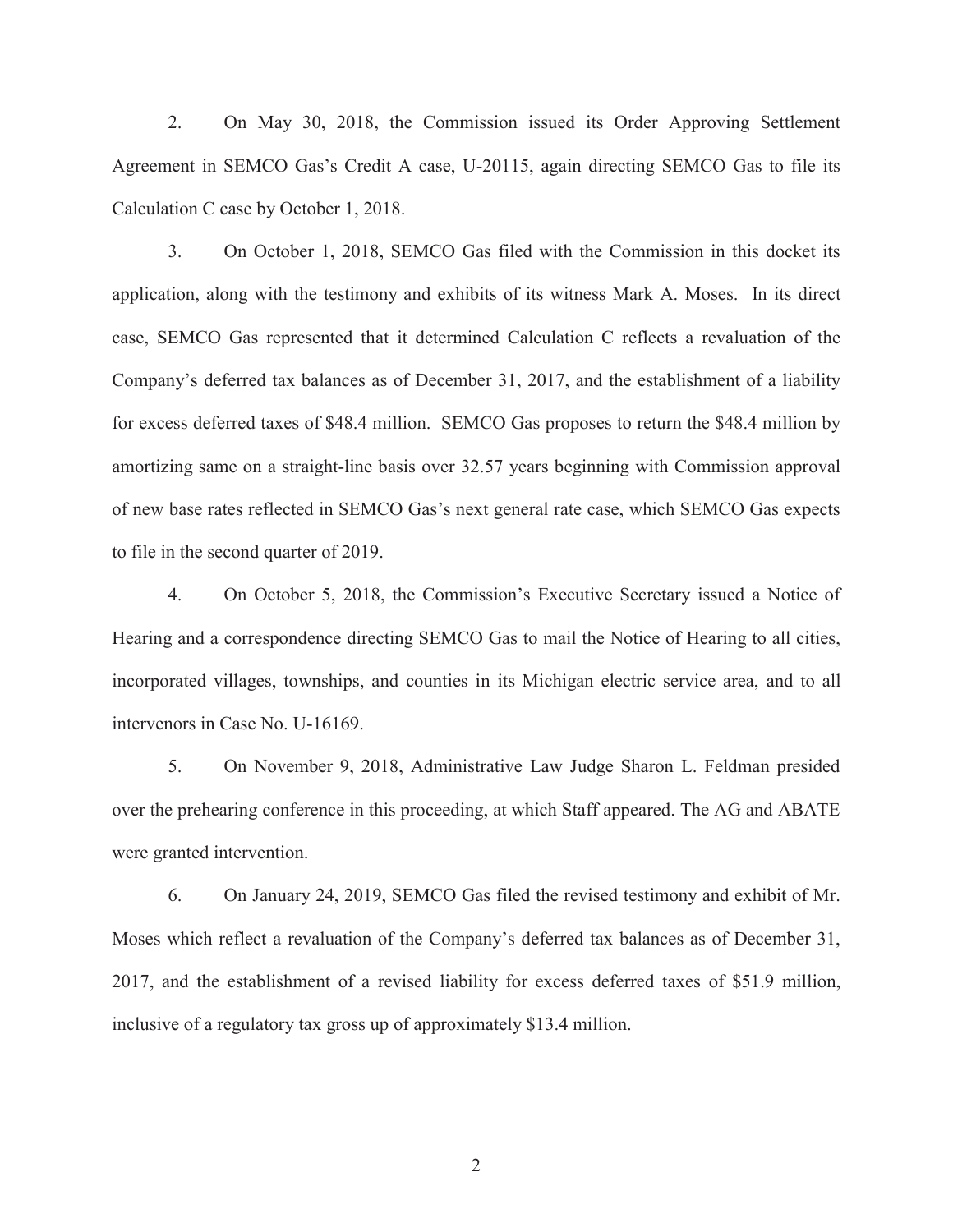7. Subsequently, the parties discussed the issues in this case and have negotiated the terms of this Settlement Agreement, and agree as follows:

a. SEMCO Gas's direct case as revised is reasonable.

b. Beginning with new rates in the Company's next general rate case SEMCO Gas shall include an offset to rates for excess Accumulated Deferred Income Taxes ("ADIT") related to the TCJA based on the following criteria: 1) the Protected excess ADIT of \$47,425,365 will be amortized over a 32.57 year period; 2) Non-Protected excess ADIT of \$4,524,513 will be amortized over a 10 year period; and 3) the combined Protected and Non-Protected 2018 and 2019 deferred liability of \$3,817,116 will be amortized over a 5 year period. The amortization schedules are illustrated in Attachment A hereto.

c. SEMCO Gas shall file its next general rate case with a 2020 projected test year. In this projected test year, SEMCO Gas shall include the Year 3 amount of \$1,908,558 plus one-fifth of the \$3,817,116 as reduction of income taxes in calculating the revenue deficiency.

d. SEMCO Gas shall file its next general rate case with the amounts included in Attachment A listed separately in both the revenue requirement calculation and Class Cost of Service Study utilizing a rate base allocation factor.

e. SEMCO Gas shall record any differences between the actual amount of excess ADIT in a given year and the estimated amount included in rates as a regulatory liability or asset, which will be reflected in customer rates over a period approved by the Commission in a subsequent general rate case.

f. SEMCO Gas shall file an annual letter to this docket by March  $31<sup>st</sup>$  of each year until the excess deferred taxes are completely refunded to ratepayers. The letters will

3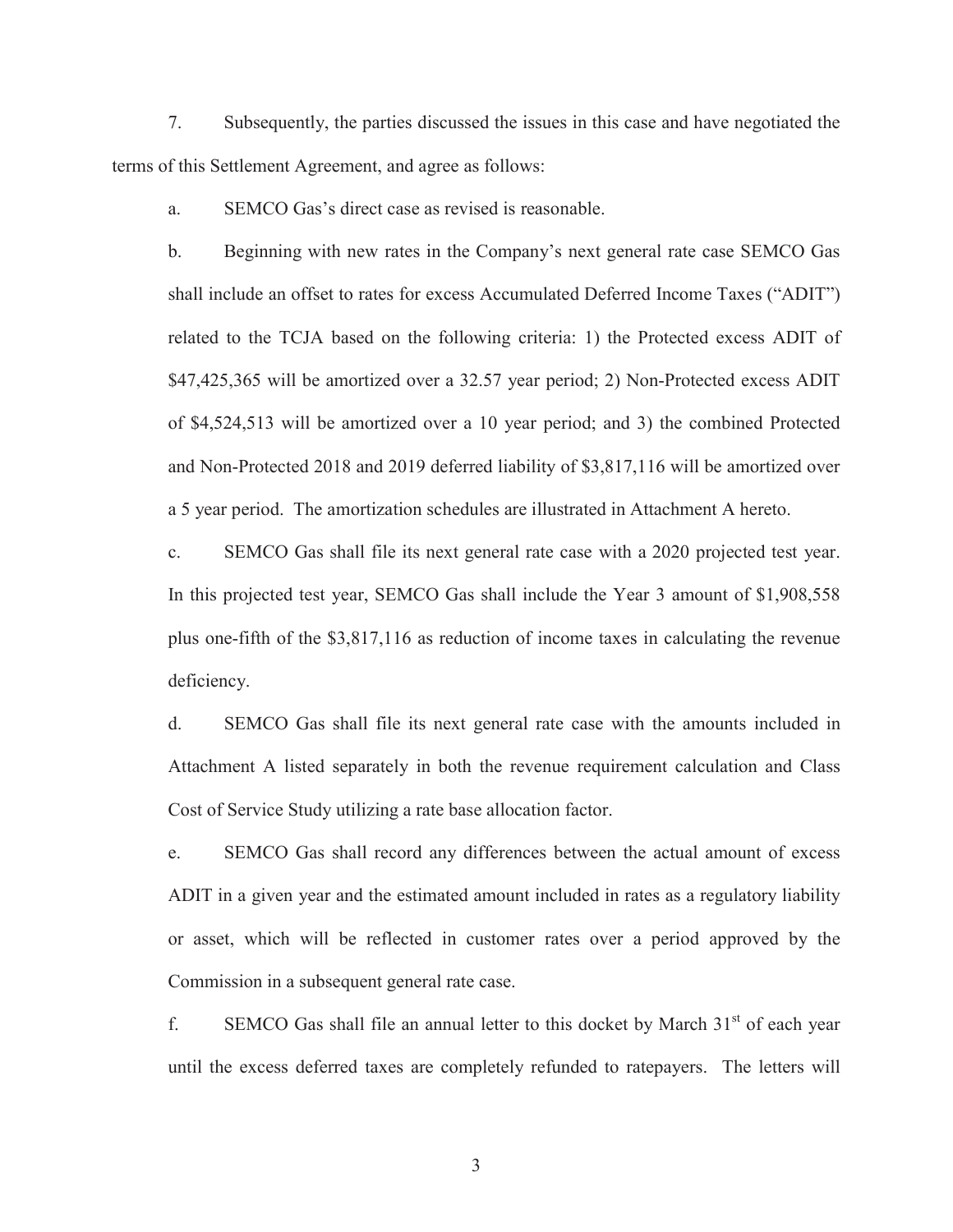include the following: 1) the beginning refundable balance; 2) the yearly amount included in rates; 3) the over/under regulatory asset/liability the Company has recorded, which is calculated as the differences between the actual amount of excess deferred taxes in a given year and the estimated included in rates; and 4) the ending refundable balance. This information shall be provided separately for protected and unprotected excess ADIT.

g. SEMCO shall include any un-amortized excess deferred taxes in the deferred income tax balance in the capital structure for the calculation of the cost of capital.

8. It is the opinion of the parties that this Settlement Agreement will promote the public interest, will aid the expeditious conclusion of this case, and will minimize the time and expense which would otherwise have to be devoted to this matter by the parties. This Settlement Agreement is not severable, and all provisions of the same are dependent upon all other provisions contained herein.

9. This Settlement Agreement has been made for the sole and express purpose of settling this case. All offers of settlement and discussions relating hereto are, and shall be considered, privileged under MRE 408 and shall not be used in any manner, or be admissible for any other purpose in connection with this proceeding or any other proceeding hereof.

10. Neither the parties to the settlement nor the Commission shall use this Settlement Agreement or the order approving it as precedent in any case or proceeding, except as necessary to carry out its terms.

11. This Settlement Agreement is intended to be a final disposition of this proceeding, and the parties join in respectfully requesting that the Commission grant prompt approval. The parties agree not to appeal, challenge or contest the Commission's Order accepting and approving this Settlement Agreement without modification. If the Commission does not accept

4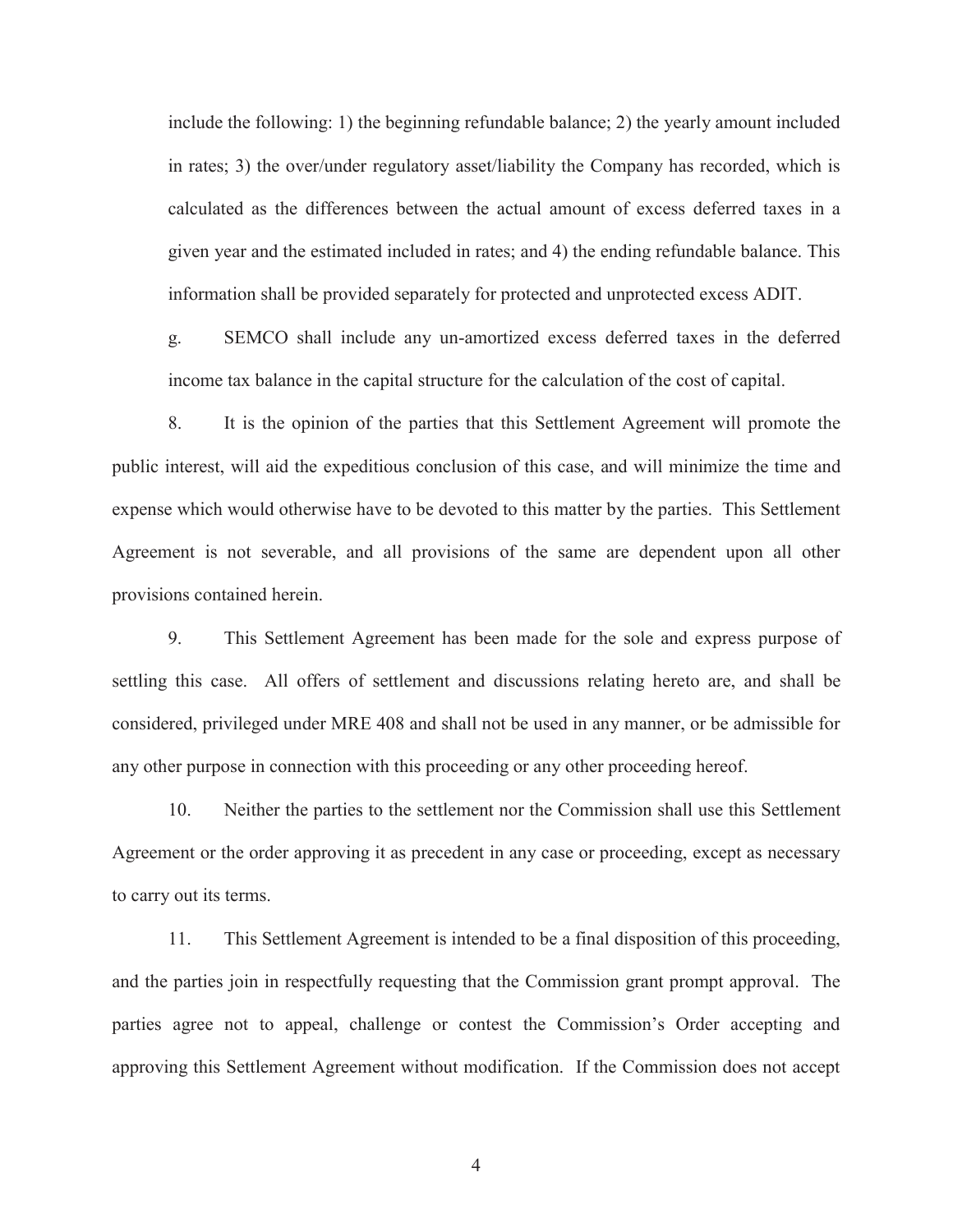the Settlement Agreement without modification, the Agreement shall be withdrawn and shall not constitute any part of the record in this proceeding or be used for any other purpose whatsoever.

12. The parties agree that the issuance of a Proposal for Decision pursuant to Section 81 of the Administrative Procedures Act of 1969 ("APA"), MCL 24. 281, and agree to waive the provisions of Section 81 of the APA in connection with this Settlement Agreement, so long as the Commission approves the Settlement Agreement without modification.

#### SEMCO ENERGY GAS COMPANY

Dated: April  $9, 2019$  By:

Digitally signed by: Sherri Well**m**an<br><mark>DN: C</mark>N = Sherri Wellman email = Wellmans@millercanfield.com C<br>Mellman Cante: 2019.04.08 16:40:12 -04'00" Sherri

 One of its Attorneys Sherri A. Wellman (P38989) Paul M. Collins (P69719) Miller, Canfield, Paddock and Stone, P.L.C. One Michigan Avenue, Suite 900 Lansing, MI 48933 (517) 487-2070

#### ATTORNEY GENERAL DANA NESSEL

Michael Moody Moody Digitally signed by Michael<br>Moody Date: 2019.04.09 14:46:18  $-04'00'$ 

Dated: April 9, 2019 By:

Her Attorney Michael Moody (P51985) Assistant Attorney General Michigan Department of Attorney General Special Litigation Division 525 W. Ottawa Street P.O. Box 30755 Lansing MI 48909 (517) 373-1123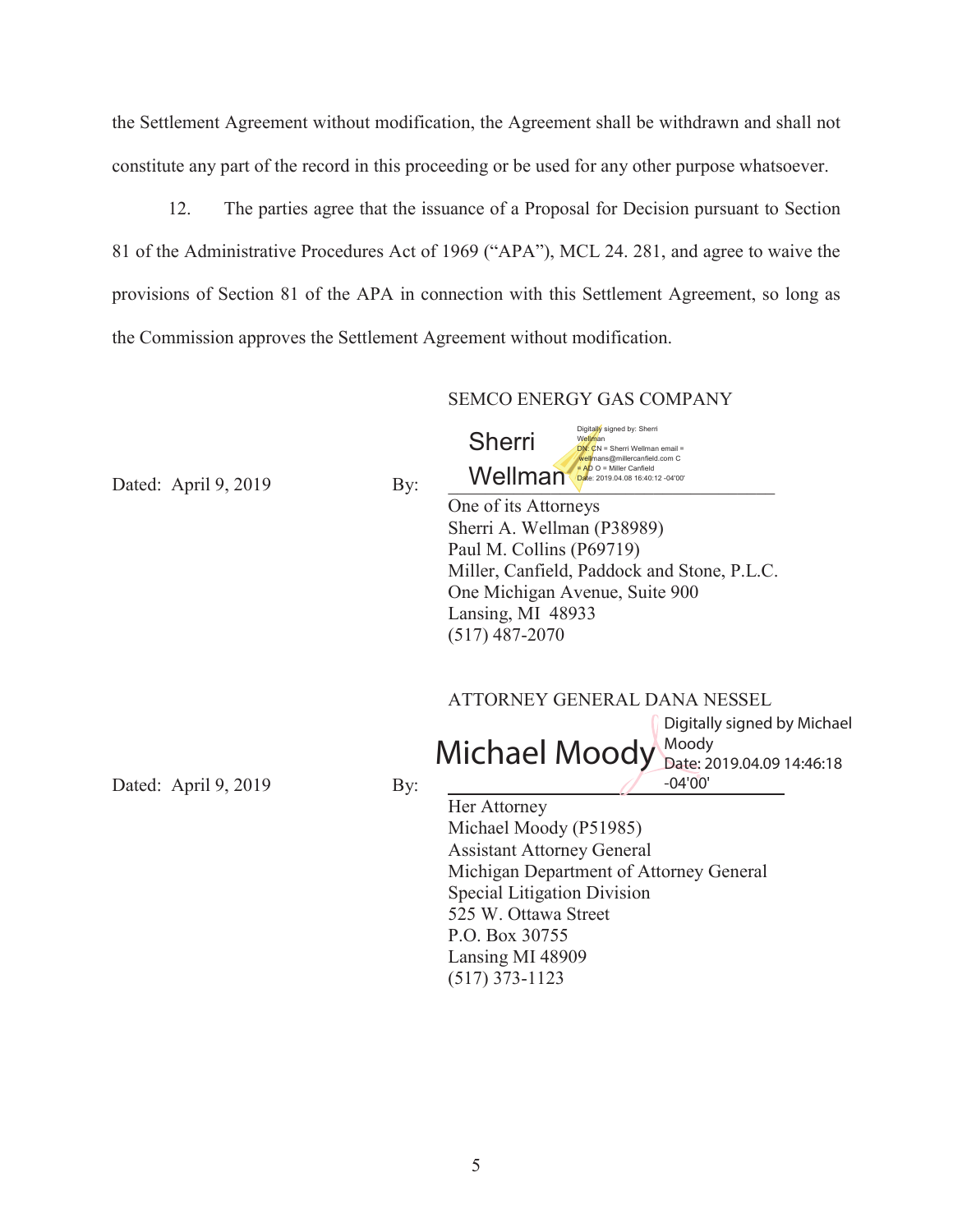MICHIGAN PUBLIC SERVICE COMMISSION STAFF

Dated: April 9, 2019 By:  $\frac{\partial}{\partial x}$ 

 One of Its Attorneys Heather M.S. Durian (P67587) Monica M. Stephens (P73782) Michigan Public Service Commission 7109 W. Saginaw Highway, 3rd Floor Lansing, MI 48917 (517) 284-8140

### ASSOCIATION OF BUSINESSES ADVOCATING TARIFF EQUITY

Bryan A. Branden burg

Digit<mark>a</mark>lly signed by: Bryan A. Brandenburg<br>DN: CN = Bryan A. Brandenburg email =<br><mark>bhra</mark>ndenburg@clarkhill.com C = US O =<br><mark>Clar</mark>k Hill PLC Date: 2019.04.09 16:01:05 -05'00'

Dated: April 9, 2019 By:

 Its Attorney Bryan A. Brandenburg (P77216) Clark Hill PLC 212 E. Cesar Chavez Ave. Lansing, MI 48906 (517) 318-3100

33409262.1\129584-00109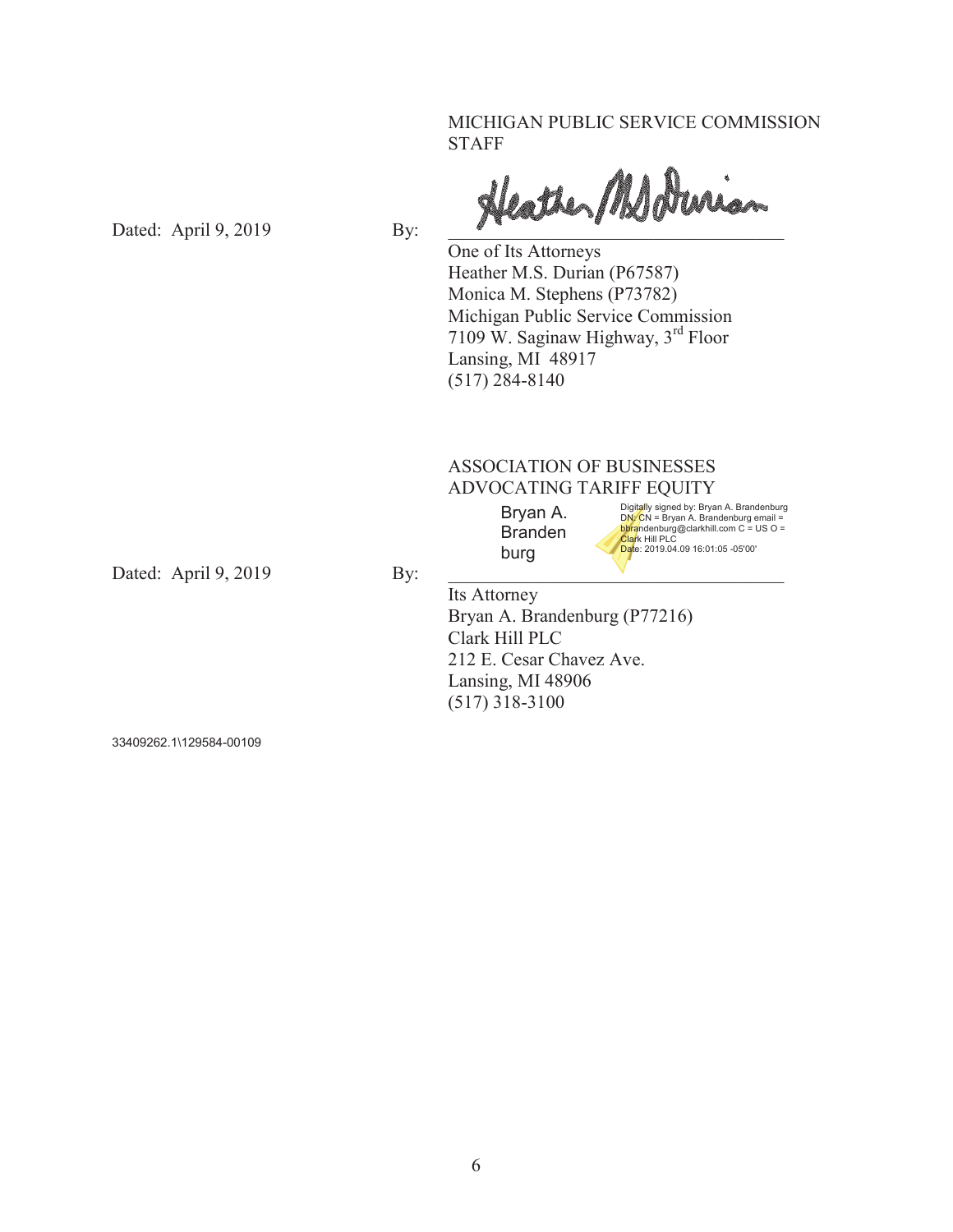SEMCO Energy Gas Company<br>Calculation C SEMCO Energy Gas Company Calculation C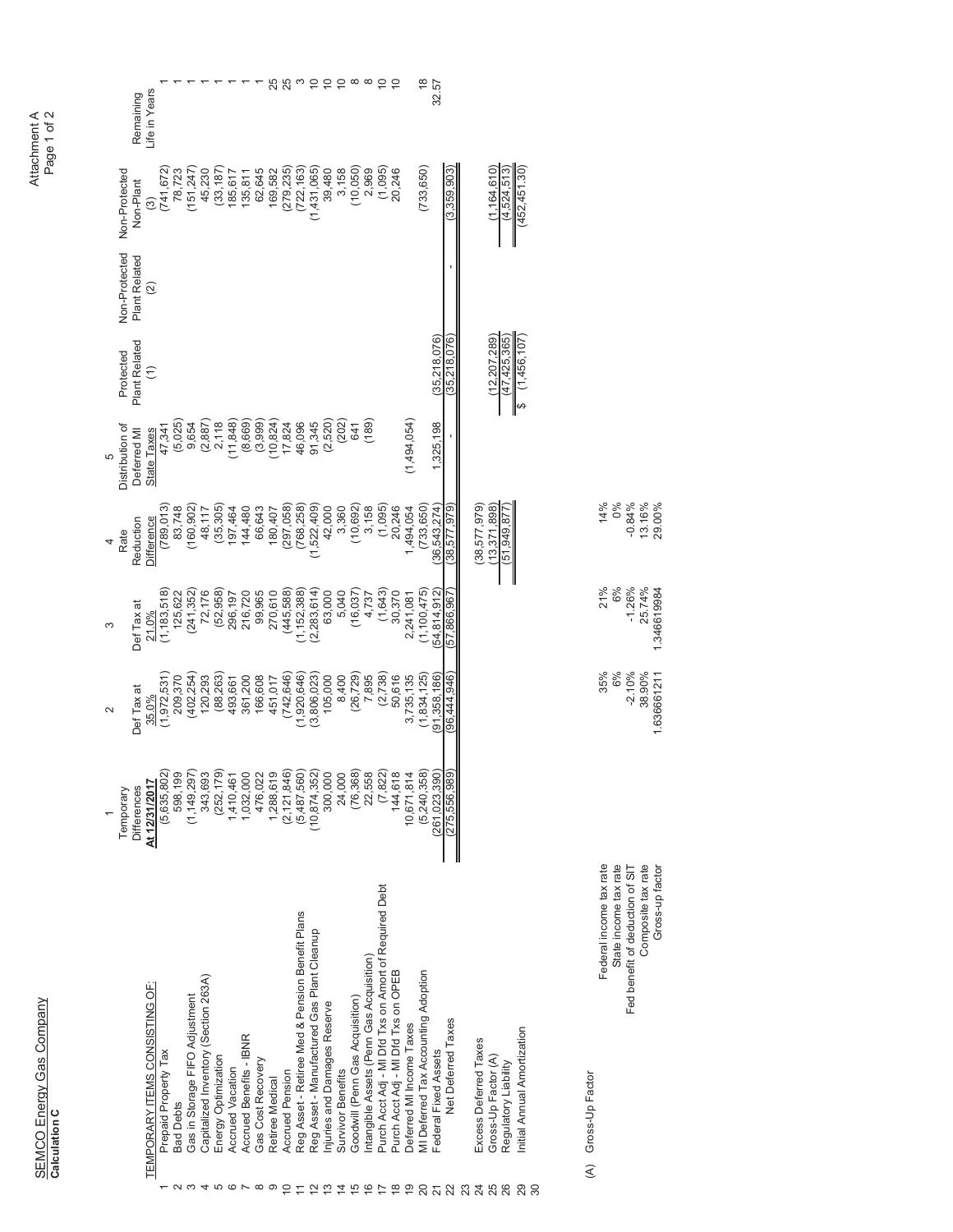Attachment A<br>Page 2 of 2 Attachment A Page 2 of 2

> SEMCO Energy Gas Company<br>Calculation C SEMCO Energy Gas Company

829,987.00 51,949,889.00 22 NetDeelTexes 1,417,295 1,417,295 1,417,295 1,417,295 1,417,295 1,417,295 1,417,295 1,417,295 1,417,295 1,417,295 1,417,295 1,417,295 1,417,295 1,417,295 1,417,295 1,417,295 1,417,295 1,417,295 1,417,295 1,417,295 1,417, 01517.0217.02 02011.07 0397.07 0397.07 0397.07 0397.07 0397.07 0397.07 0397.07 0397.07 0397.07 0397.07 0397.07 0397.07 0397.07 0397.07 0397.07 0397.07 0397.07 0397.07 0397.07 0397.07 0397.07 0397.07 0397.07 0397.07 0397.07 1,038,598,598,1998,598 1,908,598 1,908,598 1,908,598 1,908,598 1,908,598 1,908,598 1,908,598 1,908,598 1,908,598 1,908,598 1,908,598 1,908,598 1,908,598 1,908,598 1,908,598 1,908,598 1,908,598 1,908,598 1,908,598 1,908,598 30 AnnualExpense 1,4951,987.00 2671,981.20 2671,981.20 2,671,981.20 2,671,981.20 2,671,991.20 2,671,9908,558.00 1,9008,548.00 1,9008,548.00 1,9008,548.00 51,948.00 51,948.000 51,948.00 /CGTS / CGTS / CGTS / CGTS / CGTS / CGTS / CGTS / CGTS / CGTS / CGTS / CGTS / CGTS / CGTS / CGTS / CGTS / CGTS / CGTS / CGTS / CGTS / CGTS / CGTS / CGTS / CGTS / CGTS / CGTS / CGTS / CGTS / CGTS / CGTS / CGTS / CGTS / CGTS 6[XIN'IIZ'JP3/\*LJ:^YUT'SZUL8KW\*KHZ 1 RepartyTax 14,167 14,167 14,167 14,167 14,167 14,167 14,167 14,167 14,167 14,167 14,167 14,169 14,169 14,169 2 Bad Debts (7,872) (7,872) (7,872) (7,872) (7,872) (7,872) (7,872) (7,872) (7,872) (7,872) (7,872) (7,872) (7,875) 3 Gasin Stortpent 15,125, 15,125 15,125 15,125 15,125 15,125 15,125 15,125 15,125 15,125 15,122 15,122 15,122 9 DESPONS DESPONS (4,523) (4,523) (4,523) (4,523) (4,523) (4,523) (4,523) (4,523) (4,523) (4,523) (4,523) (4,523) (4,523) (4,523) +TKXM\_5VZOSO`GZOUT e Aecuber 18.562) (18.562) (18.562) (18.562) (18.562) (18.562) (18.562) (18.562) (18.562) (18.562) (18.569) (18.569) 'IIX[KJ(KTKLOZY/(48 8 GasCovery (6,265) (6,265) (6,265) (6,265) (6,265) (6,265) (6,265) (6,265) (6,265) (6,265) (6,265) (6,265) (6,265) - 1999年9月19日(1999年) (1999年) (1999年) (1999年) (1999年) (1999年) (1999年) (1999年) (1999年) (1999年) (1999年) (1999年) ( 10.Represion 27,924 27,924 27,924 27,924 27,924 27,924 27,924 27,924 27,924 27,924 27,924 27,924 27,924 27,924 11 Reg Asset - Retiree Med & Perision Benefit Plans – 72,216 – 72,216 – 72,216 – 72,216 – 72,216 – 72,216 – 72,216 – 72,216 – 72,216 – 72,216 – 72,216 – 72,216 – 72,216 – 72,216 – 72,216 – 72,216 – 72,219 – 72,219 – 72,219 143,107 143,107 143,107 143,107 143,107 143,107 143,107 143,107 143,107 143,107 143,107 143,107 143,107 143,107 - (376°C) (376°C) (376°C) (376°C) (376°C) (376°C) (376°C) (376°C) (376°C) (376°C) (376°C) (376°C) (376°C) (376°C) (376°C) (376°C) (376°C) (376°C) (376°C) (376°C) (376°C) (376°C) (376°C) (376°C) (376°C) (376°C) (376°C) (376 9[X\O\UX(KTKLOZY 1,005 1,005 1,005 1,005 1,005 1,005 1,005 1,005 1,005 1,005 1,005 1,005 1,005 1,005 1,005 1,005 1,005 1,005 1, 18. 18. 19.025) (20.025) (20.025) (20.025) (20.025) (20.025) (20.025) (20.025) (20.025) (20.025) (20.025) (20.025) \* Group Taxes<br>19 Deferred MI Income Taxes 20 MIDeferred Tax Acoption 13,365 73,365 73,365 73,365 73,365 73,365 73,365 73,365 73,365 73,365 73,365 73,365 2, NPS 2013, 2014, 2015, 2016, 2017, 2017, 2017, 2017, 2017, 2017, 2017, 2017, 2017, 2017, 2017, 2017, 2017, 2017, 2017, 2017, 2017, 2017, 2017, 2017, 2017, 2017, 2017, 2017, 2017, 2017, 2017, 2017, 2017, 2017, 2017, 2017 213,639<br>829.987 616,348 Year<br>33 ?kGXY ?KGXY ?KGXY ?KGXY ?KGXY ?KGXY ?KGXY ?KGXY ?KGXY ?KGXY ?KGXY ?KGXY ?KGXY ?KGXY ?KGXY ?KGXY ?KGXY ?KGXY ?KGXY 1,908,558.00 1,908,558.00 1,908,548.00 1,456,106.00 1,081,304 374,802 Year<br>11 -32 ,456  $\chi_{\rm jet}$  is a set of  $\chi_{\rm eff}$  is a set of  $\chi_{\rm eff}$  is a set of  $\chi_{\rm eff}$  is a set of  $\chi_{\rm eff}$  is a set of  $\chi_{\rm eff}$  is a set of  $\chi_{\rm eff}$  is a set of  $\chi_{\rm eff}$  is a set of  $\chi_{\rm eff}$  is a set of  $\chi_{\rm eff}$  is a set of 73,365<br>1,081,304 491,260 Year<br>9<br>74,167<br>7372)  $\begin{array}{l} (1,0,0,0)\\ (1,0,0,0,0)\\ (1,0,0,0,0)\\ (1,0,0,0,0)\\ (1,0,0,0,0)\\ (1,0,0,0,0)\\ (1,0,0,0,0)\\ (1,0,0,0,0)\\ (1,0,0,0,0)\\ (1,0,0,0,0)\\ (1,0,0,0,0)\\ (1,0,0,0,0)\\ (1,0,0,0,0)\\ (1,0,0,0,0)\\ (1,0,0,0,0)\\ (1,0,0,0,0)\\ (1,0,0,0,0)\\ (1,0,0,0,0)$ 73,365<br>,081,304 491,263  $\begin{array}{rll} \gamma_{\mathfrak{S}^{\mathfrak{S}}} & \mathfrak{S}^{\mathfrak{S}}_{\mathfrak{S}} & \mathfrak{S}^{\mathfrak{S}}_{\mathfrak{S}} \\ \gamma_{\mathfrak{S}} & \mathfrak{S}^{\mathfrak{S}}_{\mathfrak{S}} & \mathfrak{S}^{\mathfrak{S}}_{\mathfrak{S}} & \mathfrak{S}^{\mathfrak{S}}_{\mathfrak{S}} \\ \gamma_{\mathfrak{S}} & \mathfrak{S}^{\mathfrak{S}}_{\mathfrak{S}} & \mathfrak{S}^{\mathfrak{S}}_{\mathfrak{S}} & \mathfr$ 73,365<br>081.304 491,263 763,423.20<br>2,671,981.20  $(297)$ <br> $(100)$ <br> $(100)$ <br> $(2,025)$ 73,365<br>,081,304 491,263 29 Years 1 & 2 Over 5 Years 763,423.20 T63,423.20 | 763,423.20 | 763,423.20 763,423.20 763,423.20 763,423.20 rear<br>7 763,423.20<br>2,671,981.20  $\begin{bmatrix} 1 & 67 \\ 7 & 872 \\ 1 & 125 \\ 1 & 125 \\ 1 & 125 \\ 1 & 125 \\ 1 & 125 \\ 1 & 125 \\ 1 & 125 \\ 1 & 125 \\ 1 & 125 \\ 1 & 125 \\ 1 & 125 \\ 1 & 125 \\ 1 & 125 \\ 1 & 125 \\ 1 & 125 \\ 1 & 125 \\ 1 & 125 \\ 1 & 125 \\ 1 & 125 \\ 1 & 125 \\ 1 & 125 \\ 1 & 125 \\ 1 & 125 \\ 1 & 125 \\ 1 & 125$  $(3.66)$ <br> $(3.67)$ <br> $(2.67)$ <br> $(2.625)$ <br> $(2.625)$ 73,365<br>,081,304 491,263 ear<br>6  $\begin{bmatrix} \frac{1}{2} & \frac{1}{2} & \frac{1}{2} & \frac{1}{2} & \frac{1}{2} \\ \frac{1}{2} & \frac{1}{2} & \frac{1}{2} & \frac{1}{2} & \frac{1}{2} & \frac{1}{2} \\ \frac{1}{2} & \frac{1}{2} & \frac{1}{2} & \frac{1}{2} & \frac{1}{2} & \frac{1}{2} \\ \frac{1}{2} & \frac{1}{2} & \frac{1}{2} & \frac{1}{2} & \frac{1}{2} & \frac{1}{2} \\ \frac{1}{2} & \frac{1}{2} & \frac{1}{2} & \frac{1}{2$ 763,423.20<br>2,671,981.20 73,365<br>,081,304 491,263  $\begin{array}{l} \frac{1}{2} \frac{1}{2} \left( \frac{1}{2} \frac{1}{2} \frac{1}{2} \frac{1}{2} \frac{1}{2} \frac{1}{2} \frac{1}{2} \frac{1}{2} \frac{1}{2} \frac{1}{2} \frac{1}{2} \frac{1}{2} \frac{1}{2} \frac{1}{2} \frac{1}{2} \frac{1}{2} \frac{1}{2} \frac{1}{2} \frac{1}{2} \frac{1}{2} \frac{1}{2} \frac{1}{2} \frac{1}{2} \frac{1}{2} \frac{1}{2} \frac{1}{2} \frac{1}{2} \frac{1}{2}$ 763,423.20<br>2,671,981.20 73,365<br>081,304 191.263  $(7,872)$ <br>15,125<br>(4,523)<br>3,319  $\begin{array}{l} (18,562)\\ (13,581)\\ (13,265)\\ (14,265)\\ (15,265)\\ (16,265)\\ (17,27)\\ (18,27)\\ (19,28)\\ (19,29)\\ (19,29)\\ (19,29)\\ (19,29)\\ (19,29)\\ (19,29)\\ (29,29)\\ (29,29)\\ (29,29)\\ (29,29)\\ (29,29)\\ (29,29)\\ (29,29)\\ (29,29)\\ (29,29)\\ (29,29)\\ (29,29)$ 73,365 763,423.20<br>2,671,981.20 74,167 491,263 First Year First Year Years  $\sim$  $\begin{array}{l} 71.67\\ 71.67\\ 22.67\\ 23.37\\ 24.67\\ 25.67\\ 26.67\\ 27.67\\ 28.67\\ 29.67\\ 20.67\\ 21.67\\ 22.68\\ 23.67\\ 24.67\\ 25.67\\ 26.67\\ 27.67\\ 28.67\\ 29.67\\ 20.67\\ 20.67\\ 21.67\\ 22.67\\ 23.67\\ 24.67\\ 25.67\\ 26.67\\ 27.67\\ 28.67\\ 29$ 73,365<br>081,304 491,263  $\frac{6}{2}$  $\begin{array}{l} \mathcal{A}, \mathcal{B},\\ \mathcal{C}, \mathcal{C}, \mathcal{C}, \mathcal{C}, \mathcal{C}, \mathcal{C}, \mathcal{C}, \mathcal{C}, \mathcal{C}, \mathcal{C}, \mathcal{C}, \mathcal{C}, \mathcal{C}, \mathcal{C}, \mathcal{C}, \mathcal{C}, \mathcal{C}, \mathcal{C}, \mathcal{C}, \mathcal{C}, \mathcal{C}, \mathcal{C}, \mathcal{C}, \mathcal{C}, \mathcal{C}, \mathcal{C}, \mathcal{C}, \mathcal{C}, \mathcal{C}, \mathcal{C}, \mathcal{C}, \mathcal{C}, \mathcal{C}, \math$ 73,365 491,263  $.908.$ Year 1 Prepaid Property Tax<br>2 Bad Debts<br>3 Gas in Storage FIFO Adjustment<br>4 Capitalized Inventory (Section 263A) 6 Accrued Vacation<br>7 Accrued Benefits - IBNR<br>8 Gas Cost Recovery<br>9 Retiree Medical 28<br>29 Years 1 & 2 Over 5 Years<br>30 Total Amual Expense 5 Energy Optimization ಣ ಸ ಏ ಐ ದ

13,371,910<br>51,949,889

38,577,979

and a series of the contract of the series

Calculation C

Non-Protected Amortization = Proteced Amortization =

Non-Protected Amortization =<br>Proteced Amortization =

 $\begin{array}{c} 10 \\ 32.57 \end{array}$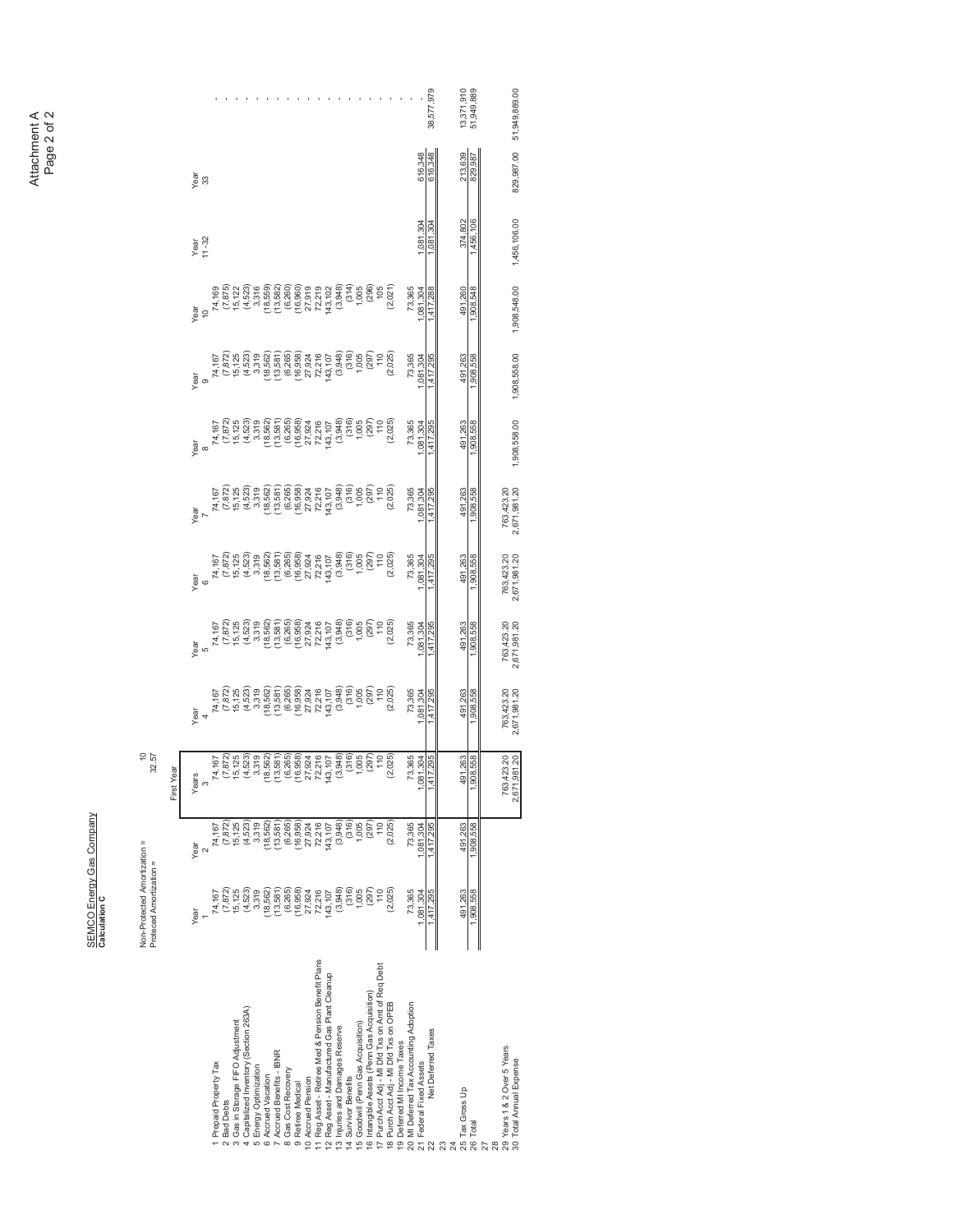# PROOF OF SERVICE

STATE OF MICHIGAN )

Case No. U-20311 *et al.* 

County of Ingham )

Brianna Brown being duly sworn, deposes and says that on May 2, 2019 A.D. she

electronically notified the attached list of this **Commission Order via e-mail transmission**,

to the persons as shown on the attached service list (Listserv Distribution List).

 $\mathcal{M}$ Brianna Brown

 Subscribed and sworn to before me this 2nd day of May 2019.

Sanderson

\_\_\_\_\_\_\_\_\_\_\_\_\_\_\_\_\_\_\_\_\_\_\_\_\_\_\_\_\_\_\_\_\_\_\_\_\_

Angela P. Sanderson Notary Public, Shiawassee County, Michigan As acting in Eaton County My Commission Expires: May 21, 2024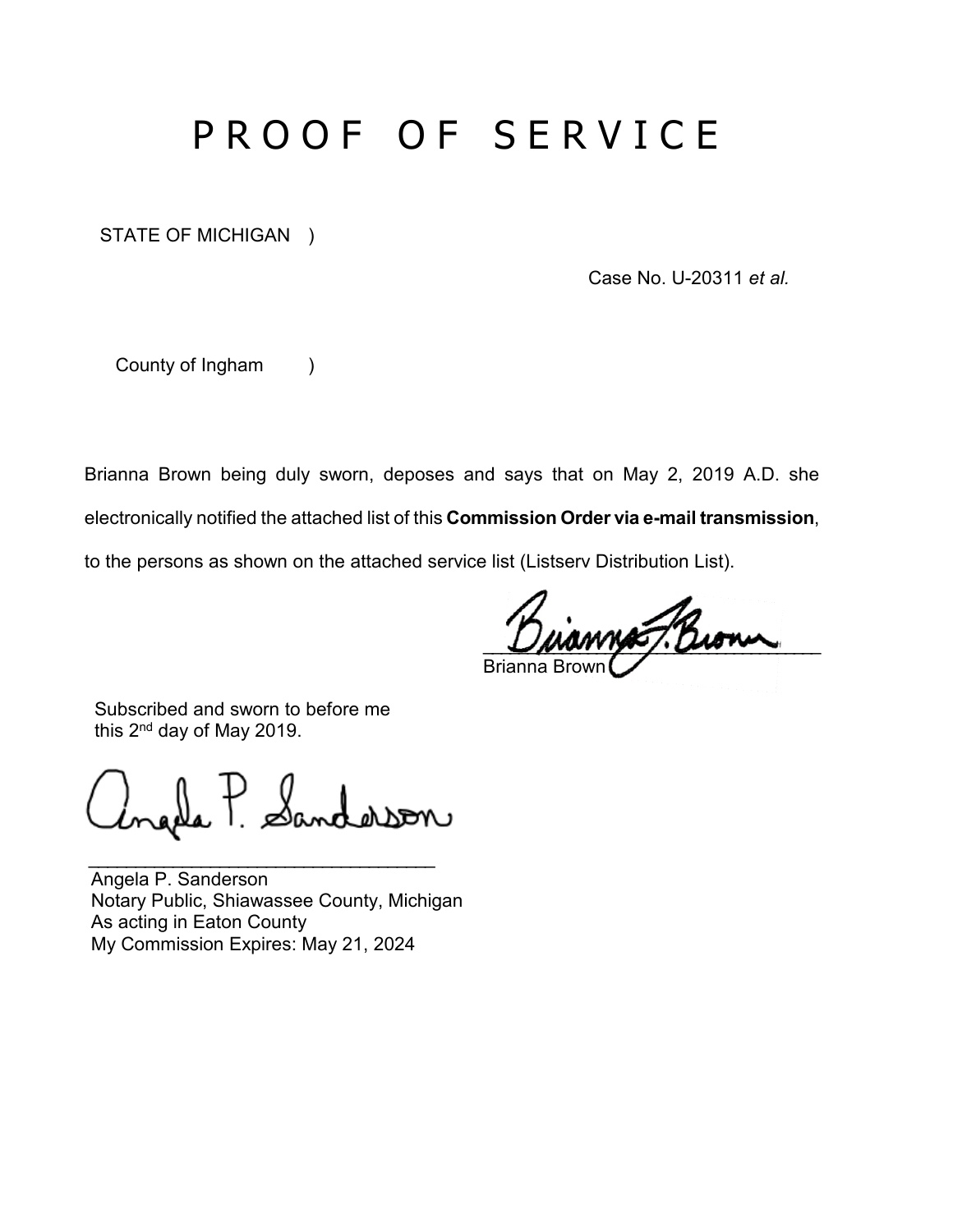|                                 | <b>Email Address</b>          |
|---------------------------------|-------------------------------|
| Bryan A. Brandenburg            | bbrandenburg@clarkhill.com    |
| Heather M.S. Durian             | durianh@michigan.gov          |
| Michael E. Moody                | moodym2@michigan.gov          |
| SEMCO Energy Gas Company 1 of 2 | steve.mclean@semcoenergy.com  |
| SEMCO Energy Gas Company 2 of 2 | jim.vansickle@semcoenergy.com |
| <b>Sharon Feldman</b>           | feldmans@michigan.gov         |
| Sherri A. Wellman               | wellmans@millercanfield.com   |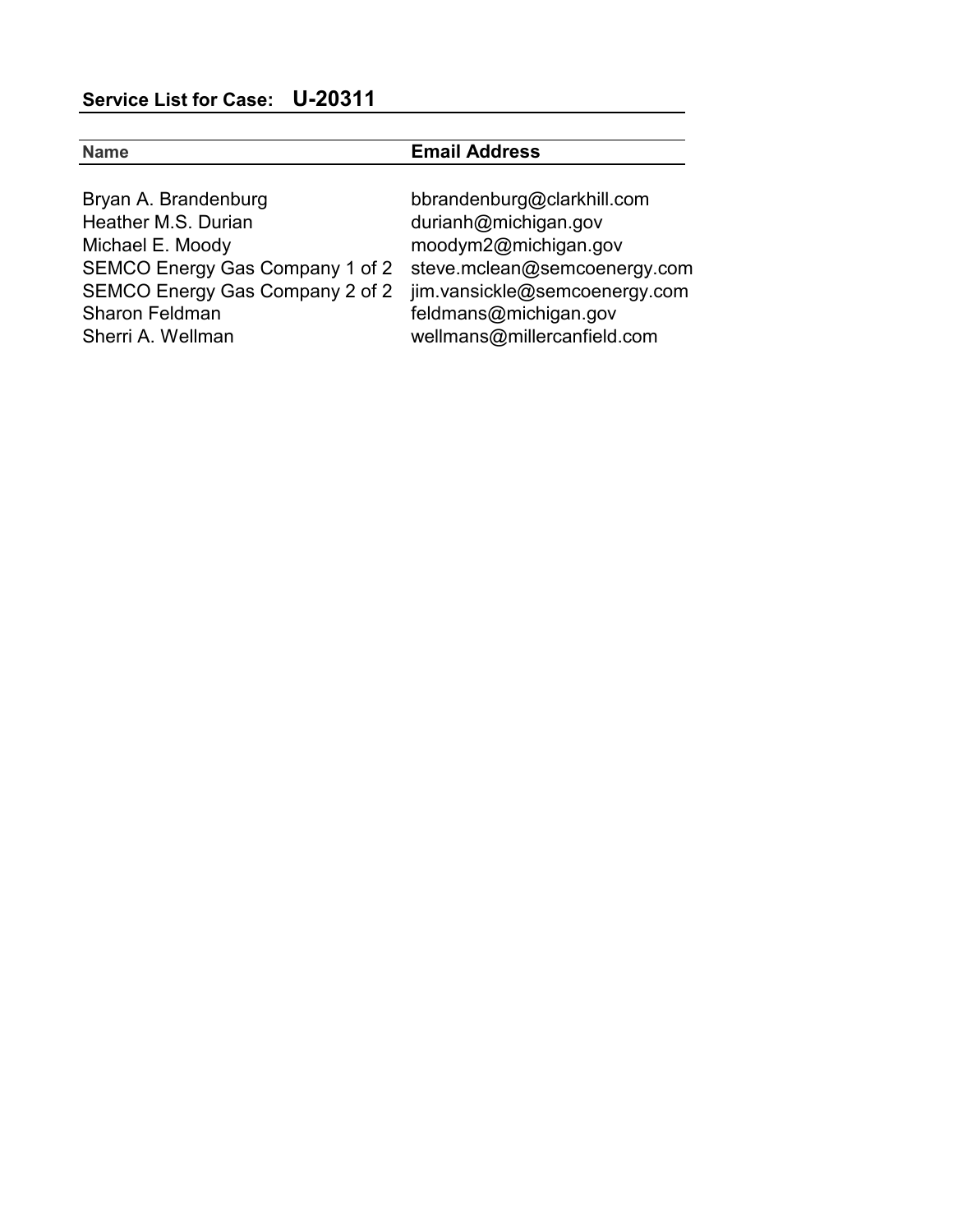| <b>Name</b>          | <b>Email Address</b>                  |
|----------------------|---------------------------------------|
|                      |                                       |
| Amit T. Singh        | singha9@michigan.gov                  |
| Andrea E. Hayden     | andrea.hayden@dteenergy.com           |
| Brian W. Coyer       | bwcoyer@publiclawresourcecenter.com   |
| Bryan A. Brandenburg | bbrandenburg@clarkhill.com            |
| Constance D. Groh    | cdgroh@liskeypllc.com                 |
| Don L. Keskey        | donkeskey@publiclawresourcecenter.com |
| Heather M.S. Durian  | durianh@michigan.gov                  |
| Jason T. Hanselman   | jhanselman@dykema.com                 |
| John R. Liskey       | john@liskeypllc.com                   |
| Meredith R. Beidler  | beidlerm@michigan.gov                 |
| Michael J. Pattwell  | mpattwell@clarkhill.com               |
| Paul M. Collins      | collinsp@millercanfield.com           |
| Richard J. Aaron     | raaron@dykema.com                     |
| Sherri A. Wellman    | wellmans@millercanfield.com           |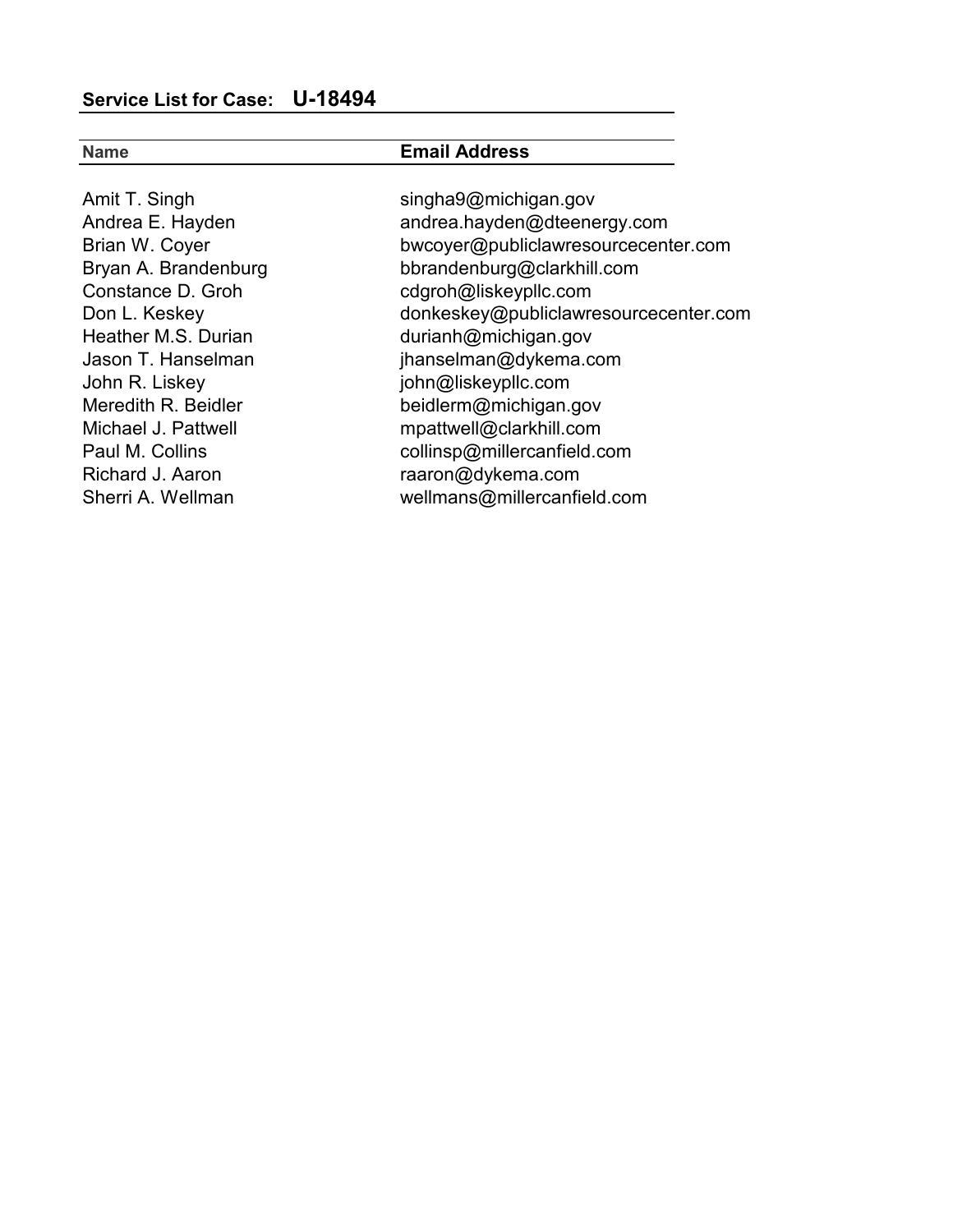| <b>Name</b>                                                   | <b>Email Address</b>        |
|---------------------------------------------------------------|-----------------------------|
|                                                               |                             |
| Bryan A. Brandenburg                                          | bbrandenburg@clarkhill.com  |
| Heather M.S. Durian                                           | durianh@michigan.gov        |
| Michael E. Moody                                              | moodym2@michigan.gov        |
| Paul M. Collins                                               | collinsp@millercanfield.com |
| SEMCO Energy Gas Company 1 of 2 steve.mclean@semcoenergy.com  |                             |
| SEMCO Energy Gas Company 2 of 2 jim.vansickle@semcoenergy.com |                             |
| <b>Sharon Feldman</b>                                         | feldmans@michigan.gov       |
| Sherri A. Wellman                                             | wellmans@millercanfield.com |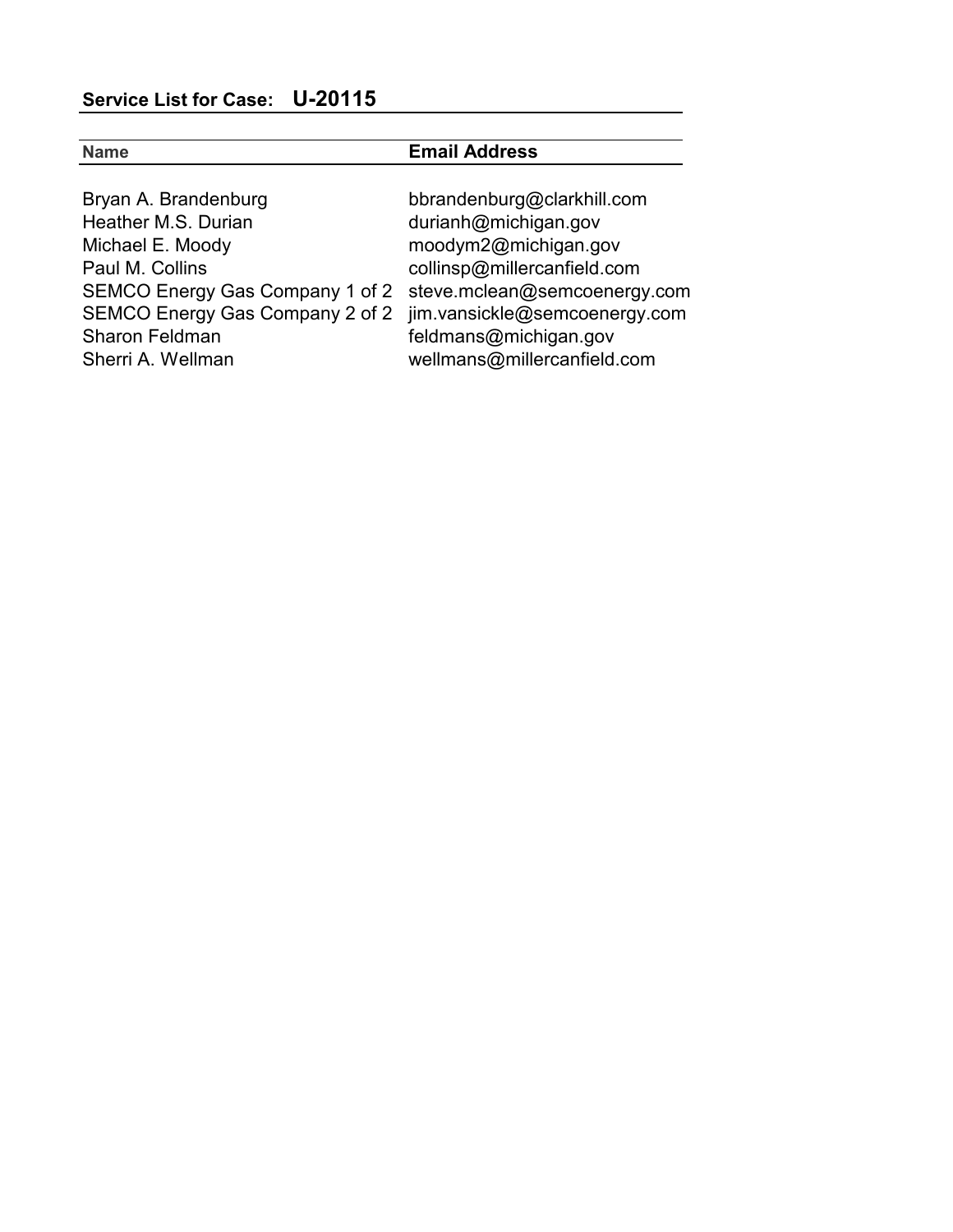| <b>Name</b>                                                                                                                                                                                                                                                          | <b>Email Address</b>                                                                                                                                           |
|----------------------------------------------------------------------------------------------------------------------------------------------------------------------------------------------------------------------------------------------------------------------|----------------------------------------------------------------------------------------------------------------------------------------------------------------|
| Bryan A. Brandenburg<br>Emily A. Jefferson<br>Heather M.S. Durian<br>Michael E. Moody<br>SEMCO Energy Gas Company 1 of 2 steve.mclean@semcoenergy.com<br>SEMCO Energy Gas Company 2 of 2 jim.vansickle@semcoenergy.com<br><b>Sharon Feldman</b><br>Sherri A. Wellman | bbrandenburg@clarkhill.com<br>jeffersone1@michigan.gov<br>durianh@michigan.gov<br>moodym2@michigan.gov<br>feldmans@michigan.gov<br>wellmans@millercanfield.com |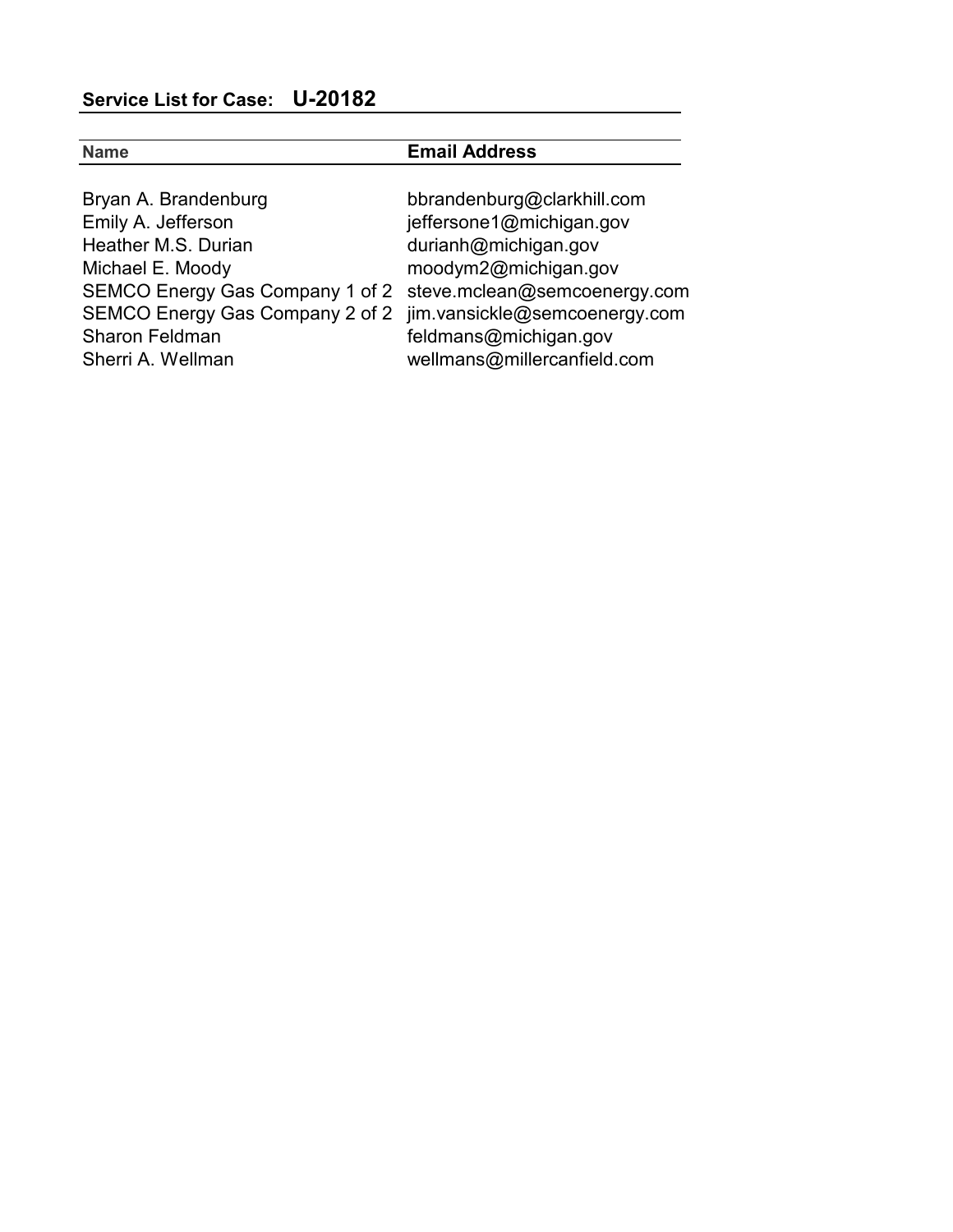## **GEMOTION DISTRIBUTION SERVICE LIST**

[kadarkwa@itctransco.com](mailto:kadarkwa@itctransco.com) ITC tilundgren@varnumlaw.com Energy Michigan [lachappelle@varnumlaw.com](mailto:lachappelle@varnumlaw.com) Energy Michigan [awallin@cloverland.com](mailto:awallin@cloverland.com) Cloverland [bmalaski@cloverland.com](mailto:bmalaski@cloverland.com) Cloverland [mheise@cloverland.com](mailto:mheise@cloverland.com) Cloverland [vobmgr@UP.NET](mailto:vobmgr@UP.NET) Village of Baraga [braukerL@MICHIGAN.GOV](mailto:braukerL@MICHIGAN.GOV) Linda Brauker [info@VILLAGEOFCLINTON.ORG](mailto:info@VILLAGEOFCLINTON.ORG) Village of Clinton [jgraham@HOMEWORKS.ORG](mailto:jgraham@HOMEWORKS.ORG) Tri-County Electric Co-Op [mkappler@HOMEWORKS.ORG](mailto:mkappler@HOMEWORKS.ORG) Tri-County Electric Co-Op [psimmer@HOMEWORKS.ORG](mailto:psimmer@HOMEWORKS.ORG) Tri-County Electric Co-Op [frucheyb@DTEENERGY.COM](mailto:frucheyb@DTEENERGY.COM) Citizens Gas Fuel Company [mpscfilings@CMSENERGY.COM](mailto:mpscfilings@CMSENERGY.COM) Consumers Energy Company [jim.vansickle@SEMCOENERGY.COM](mailto:jim.vansickle@SEMCOENERGY.COM) SEMCO Energy Gas Company [kay8643990@YAHOO.COM](mailto:kay8643990@YAHOO.COM) Superior Energy Company [christine.kane@we-energies.com](mailto:christine.kane@we-energies.com) WEC Energy Group [jlarsen@uppco.com](mailto:jlarsen@uppco.com) Upper Peninsula Power Company [dave.allen@TEAMMIDWEST.COM](mailto:dave.allen@TEAMMIDWEST.COM) Midwest Energy Coop [bob.hance@teammidwest.com](mailto:bob.hance@teammidwest.com) Midwest Energy Coop [tharrell@ALGERDELTA.COM](mailto:tharrell@ALGERDELTA.COM) Alger Delta Cooperative [tonya@CECELEC.COM](mailto:tonya@CECELEC.COM) Cherryland Electric Cooperative [bscott@GLENERGY.COM](mailto:bscott@GLENERGY.COM) Great Lakes Energy Cooperative [sculver@glenergy.com](mailto:sculver@glenergy.com) Great Lakes Energy Cooperative [kmarklein@STEPHENSON-MI.COM](mailto:kmarklein@STEPHENSON-MI.COM) Stephenson Utilities Department [debbie@ONTOREA.COM](mailto:debbie@ONTOREA.COM) **Ontonagon County Rural Elec** [dbraun@TECMI.COOP](mailto:dbraun@TECMI.COOP) Thumb Electric [rbishop@BISHOPENERGY.COM](mailto:rbishop@BISHOPENERGY.COM) Bishop Energy [mkuchera@AEPENERGY.COM](mailto:mkuchera@AEPENERGY.COM) AEP Energy [todd.mortimer@CMSENERGY.COM](mailto:todd.mortimer@CMSENERGY.COM) CMS Energy [jkeegan@justenergy.com](mailto:jkeegan@justenergy.com) Just Energy Solutions [david.fein@CONSTELLATION.COM](mailto:david.fein@CONSTELLATION.COM) Constellation Energy [kate.stanley@CONSTELLATION.COM](mailto:kate.stanley@CONSTELLATION.COM) Constellation Energy [kate.fleche@CONSTELLATION.COM](mailto:kate.fleche@CONSTELLATION.COM) Constellation New Energy [mpscfilings@DTEENERGY.COM](mailto:mpscfilings@DTEENERGY.COM) DTE Energy [bgorman@FIRSTENERGYCORP.COM](mailto:bgorman@FIRSTENERGYCORP.COM) First Energy [rarchiba@FOSTEROIL.COM](mailto:rarchiba@FOSTEROIL.COM) My Choice Energy [greg.bass@calpinesolutions.com](mailto:greg.bass@calpinesolutions.com) Calpine Energy Solutions [rabaey@SES4ENERGY.COM](mailto:rabaey@SES4ENERGY.COM) Santana Energy [cityelectric@ESCANABA.ORG](mailto:cityelectric@ESCANABA.ORG) City of Escanaba [crystalfallsmgr@HOTMAIL.COM](mailto:crystalfallsmgr@HOTMAIL.COM) City of Crystal Falls [felicel@MICHIGAN.GOV](mailto:felicel@MICHIGAN.GOV) Lisa Felice [mmann@USGANDE.COM](mailto:mmann@USGANDE.COM) Michigan Gas & Electric [mpolega@GLADSTONEMI.COM](mailto:mpolega@GLADSTONEMI.COM) City of Gladstone

[ddemaestri@PIEG.COM](mailto:ddemaestri@PIEG.COM) Presque Isle Electric & Gas Cooperative, INC [cborr@WPSCI.COM](mailto:cborr@WPSCI.COM) Spartan Renewable Energy, Inc. (Wolverine Power Marketing Corp)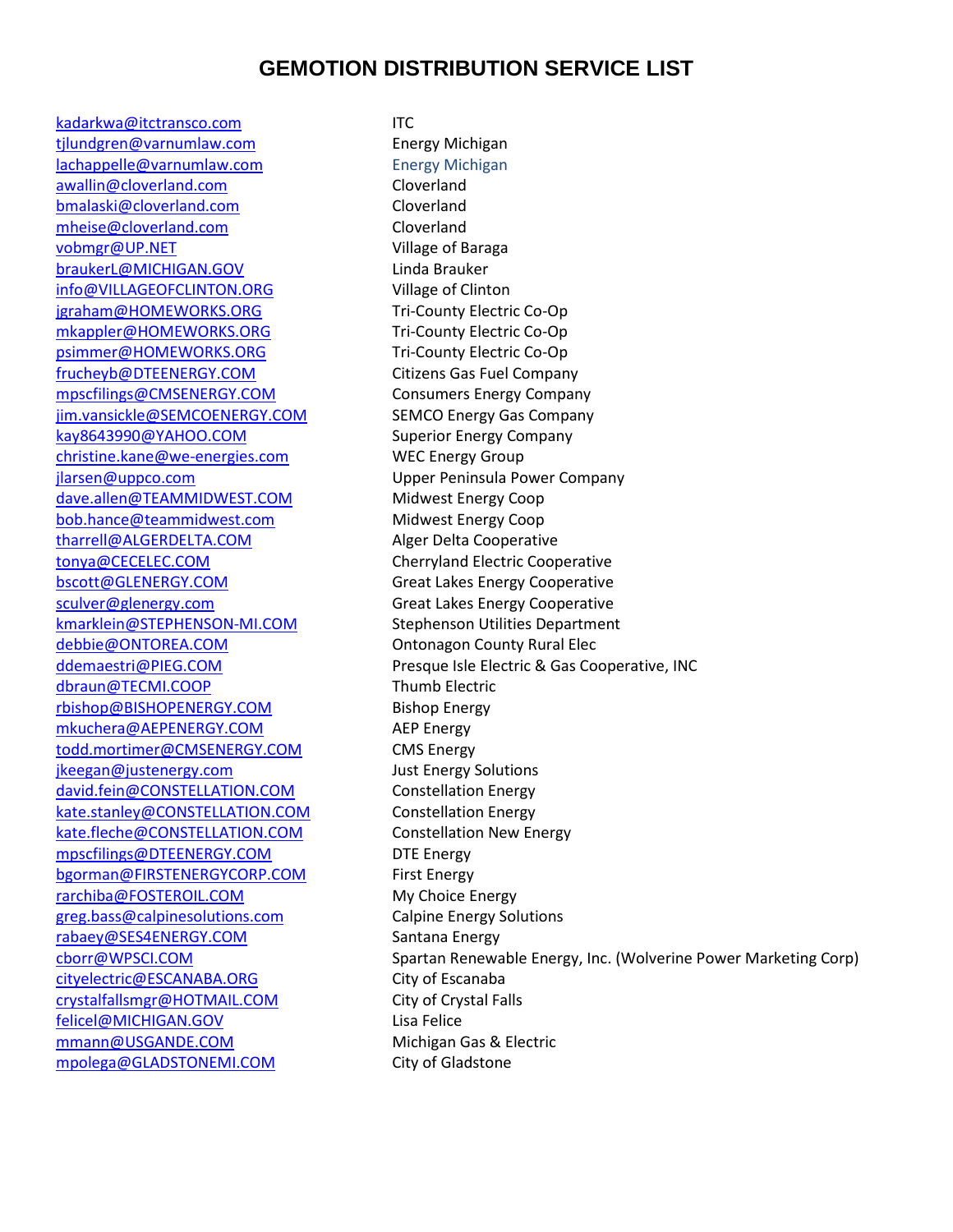## **GEMOTION DISTRIBUTION SERVICE LIST**

[rlferguson@INTEGRYSGROUP.COM](mailto:rlferguson@INTEGRYSGROUP.COM) lntegrys Group [lrgustafson@CMSENERGY.COM](mailto:lrgustafson@CMSENERGY.COM) Lisa Gustafson [daustin@IGSENERGY.COM](mailto:daustin@IGSENERGY.COM) Interstate Gas Supply Inc [krichel@DLIB.INFO](mailto:krichel@DLIB.INFO) Thomas Krichel [cityelectric@BAYCITYMI.ORG](mailto:cityelectric@BAYCITYMI.ORG) Bay City Electric Light & Power [Stephen.serkaian@lbwl.com](mailto:Stephen.serkaian@lbwl.com) Lansing Board of Water and Light [jreynolds@MBLP.ORG](mailto:jreynolds@MBLP.ORG) Marquette Board of Light & Power [bschlansker@PREMIERENERGYLLC.COM](mailto:bschlansker@PREMIERENERGYLLC.COM) Premier Energy Marketing LLC [ttarkiewicz@CITYOFMARSHALL.COM](mailto:ttarkiewicz@CITYOFMARSHALL.COM) City of Marshall [d.motley@COMCAST.NET](mailto:d.motley@COMCAST.NET) Doug Motley [mpauley@GRANGERNET.COM](mailto:mpauley@GRANGERNET.COM) Marc Pauley [ElectricDept@PORTLAND-MICHIGAN.ORG](mailto:ElectricDept@PORTLAND-MICHIGAN.ORG) City of Portland [gdg@alpenapower.com](mailto:gdg@alpenapower.com) Alpena Power [dbodine@LIBERTYPOWERCORP.COM](mailto:dbodine@LIBERTYPOWERCORP.COM) Liberty Power [leew@WVPA.COM](mailto:leew@WVPA.COM) Wabash Valley Power [kmolitor@WPSCI.COM](mailto:kmolitor@WPSCI.COM) Wolverine Power [ham557@GMAIL.COM](mailto:ham557@GMAIL.COM) Lowell S. [BusinessOffice@REALGY.COM](mailto:BusinessOffice@REALGY.COM) Realgy Energy Services [landerson@VEENERGY.COM](mailto:landerson@VEENERGY.COM) Volunteer Energy Services [cmcarthur@HILLSDALEBPU.COM](mailto:cmcarthur@HILLSDALEBPU.COM) Hillsdale Board of Public Utilities [Teresa.ringenbach@directenergy.com](mailto:Teresa.ringenbach@directenergy.com) Direct Energy [christina.crable@directenergy.com](mailto:christina.crable@directenergy.com) Direct Energy [angela.schorr@directenergy.com](mailto:angela.schorr@directenergy.com) Direct Energy [ryan.harwell@directenergy.com](mailto:ryan.harwell@directenergy.com) Direct Energy [johnbistranin@realgy.com](mailto:johnbistranin@realgy.com) Realgy Corp. [kabraham@mpower.org](mailto:kabraham@mpower.org) Katie Abraham, MMEA [mgobrien@aep.com](mailto:mgobrien@aep.com) Indiana Michigan Power Company [mvorabouth@ses4energy.com](mailto:mvorabouth@ses4energy.com) Santana Energy [suzy@gomega.com](mailto:suzy@gomega.com) MEGA [hnester@itctransco.com](mailto:hnester@itctransco.com) ITC Holdings [lpage@dickinsonwright.com](mailto:lpage@dickinsonwright.com) Dickinson Wright [Deborah.e.erwin@xcelenergy.com](mailto:Deborah.e.erwin@xcelenergy.com) Xcel Energy [mmpeck@fischerfranklin.com](mailto:mmpeck@fischerfranklin.com) Matthew Peck [CANDACE.GONZALES@cmsenergy.com](mailto:CANDACE.GONZALES@cmsenergy.com) Consumers Energy [JHDillavou@midamericanenergyservices.com](mailto:JHDillavou@midamericanenergyservices.com) MidAmerican Energy Services, LLC [JCAltmayer@midamericanenergyservices.com](mailto:JCAltmayer@midamericanenergyservices.com) MidAmerican Energy Services, LLC [LMLann@midamericanenergyservices.com](mailto:LMLann@midamericanenergyservices.com) MidAmerican Energy Services, LLC [karl.j.hoesly@xcelenergy.com](mailto:karl.j.hoesly@xcelenergy.com) Northern States Power [kerri.wade@teammidwest.com](mailto:kerri.wade@teammidwest.com) Midwest Energy Coop [dixie.teague@teammidwest.com](mailto:dixie.teague@teammidwest.com) Midwest Energy Coop [meghan.tarver@teammidwest.com](mailto:meghan.tarver@teammidwest.com) Midwest Energy Coop [Karen.wienke@cmsenergy.com](mailto:Karen.wienke@cmsenergy.com) Consumers Energy [Michael.torrey@cmsenergy.com](mailto:Michael.torrey@cmsenergy.com) Consumers Energy [croziera@dteenergy.com](mailto:croziera@dteenergy.com) DTE Energy

[mrzwiers@INTEGRYSGROUP.COM](mailto:mrzwiers@INTEGRYSGROUP.COM) Michigan Gas Utilities/Upper Penn Power/Wisconsin